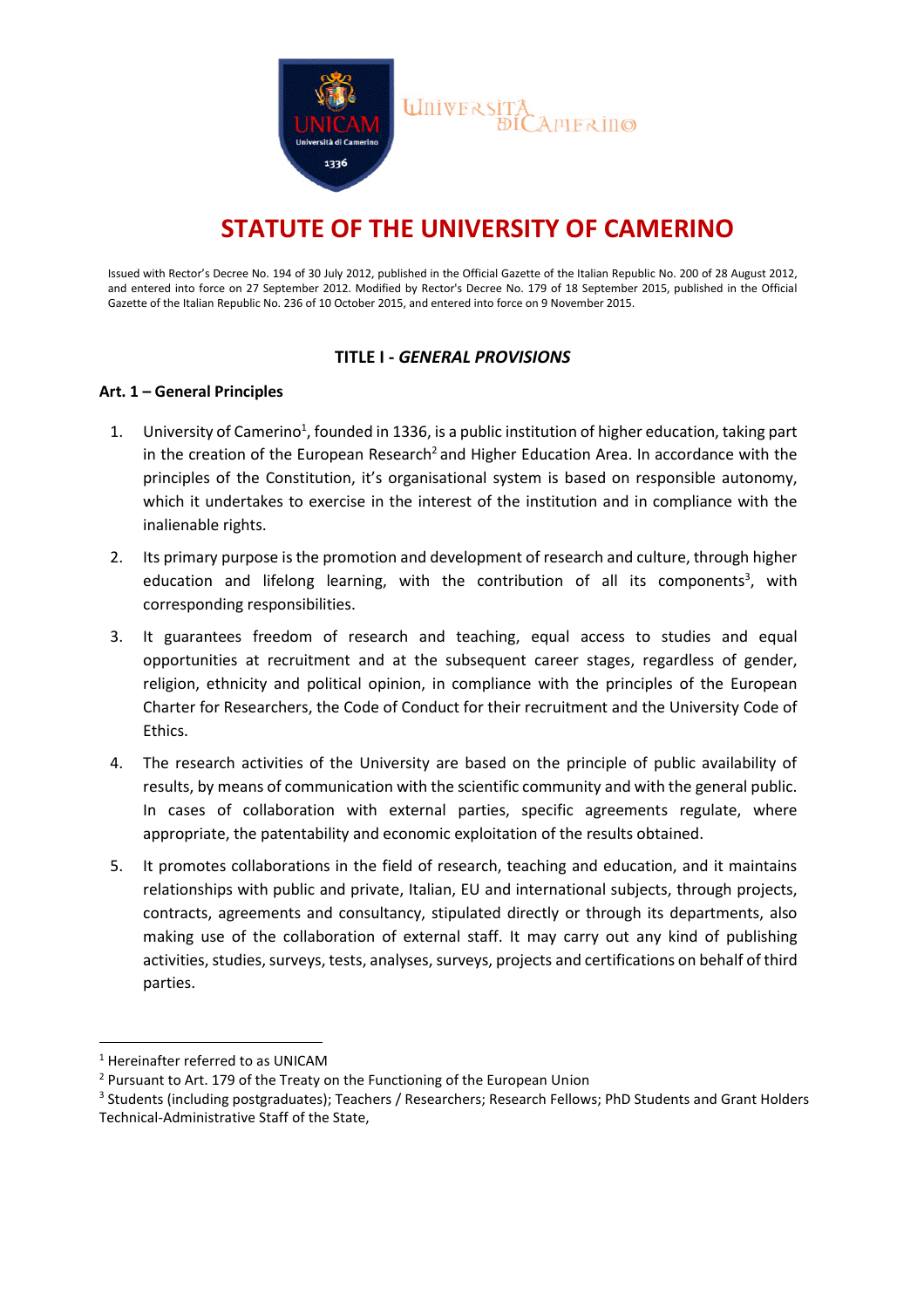

### **Art. 2 - Autonomy**

- 1. In accordance with the principles of art. 33 of the Constitution, and within the limits established by the laws provided for by the Statute or related regulations remain applicable UNICAM regulates its autonomous system with this Statute and with the regulations envisaged by it. The laws governing particular aspects of the university system
- 2. UNICAM is a legal entity and it has scientific, didactic, organisational, administrative, patrimonial, financial and accounting autonomy.
- 3. For the achievement of its purposes, UNICAM is entitled to enter into contractual agreements, even those made for valuable consideration, including those relating to the incorporation of, or membership in, centres, including service centres, associations and consortiums, including the inter-university ones; It may establish trust funds and joint-stock companies, or participate in them, both in Italy and abroad.

## **Art. 3 - Principle of equality**

- 1. UNICAM rejects any form of discrimination, and in particular discrimination based on gender identity, nationality, ethnic or social origin, genetic features, language, religion, political or any opinion, socio-economic status, disabilities, age or sexual orientation.
- 2. UNICAM recognizes equal dignity to the various components of the university community (teachers, students and technical-administrative staff), and promotes positive actions aimed at removing and avoiding situations of discrimination between the components and within them.

#### **Art. 4 - Equal opportunities**

- 1. UNICAM promotes, in the context of employment and in the context of the studies, positive actions for equal opportunities between genders, so as to guarantee their effective equality, also by means of the Committee for Equal Opportunities, Wellbeing at Work, and Against Discrimination and Mobbing *(Italian acronym*: CUG).
- 2. Gender equality must be promoted and equal representation guaranteed in the University governing bodies. The methods of implementation of this principle are specified in the regulations of each body.

#### **Art. 5 – Research and Education**

- 1. UNICAM is a place of scientific research and higher education; It coordinates and promotes such activities, in compliance with the principle of freedom of teaching and research.
- 2. UNICAM considers research and educational activities to be inseparable and synergistic, contributing, together, to the development of the knowledge-based society. With such an aim, it does the following:
- 6. promotes the connection between research activities and educational activities;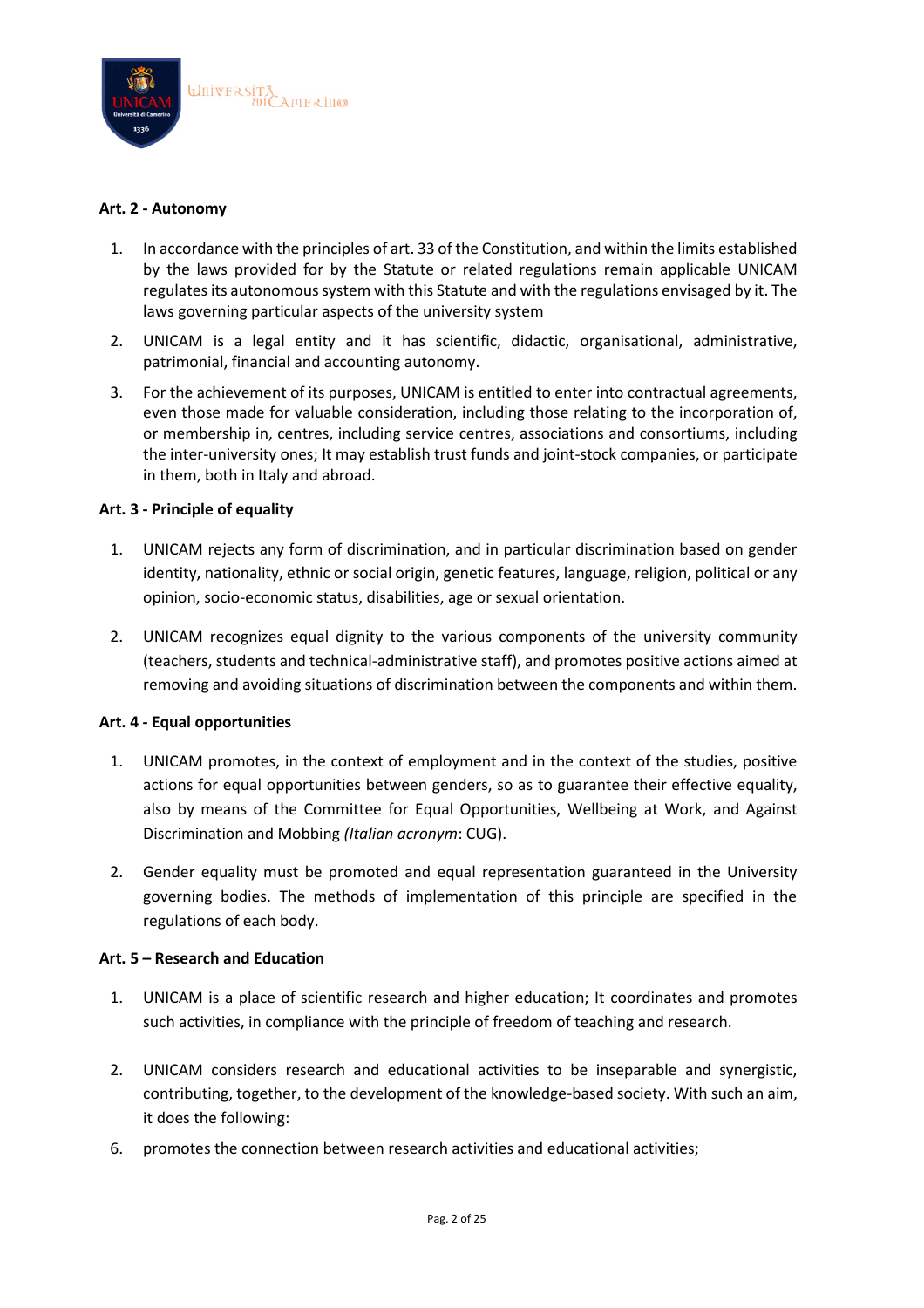

- a) advocates interdisciplinary collaboration;
- b) places learning at the centre of its educational activities, considering its level as a direct result of the quality of the research that takes place at the University;
- c) implements monitoring and evaluation of teaching and research activities, in order to pursue their continuous improvement, enhance their strengths, prevent and overcome any critical issues.
- 3. In compliance and consistent with its annual and multi-year planning, UNICAM guarantees, to each Professors / Researcher, Research Fellows And PhD Student, or any combination thereof, autonomy in the organisation of research, as regards both, topics and methods, as well as the possibilities of access to financing and use of facilities, tools or any other means necessary for carrying out their activities, also on the basis of the evaluation of the results obtained.
- 4. To ensure the right of students to learn, and to guarantee the teaching effectiveness, the teachers / researchers have the duty to fulfil the teaching tasks and to participate in the collegiate bodies. The teachers / researchers choose their teaching contents and methods, in line with the organisation of studies and in accordance with the educational objectives of the study programs and with the decisions and evaluations of the bodies responsible for the planning and coordination of educational activities.
- 5. Students, through their representatives in the University bodies, participate in the annual and multi-year programming of the University. Furthermore, they independently evaluate the performance and the results of the educational activities; Such evaluations must be taken into consideration by the University bodies.

## **Art. 6 – Educational activities and university qualifications**

- 1. UNICAM, also jointly with other public or private entities, organises, coordinates and carries out courses and programs for the achievement of the academic qualifications, as required by law. The University's educational offer also includes university masters, advanced courses, continuous, permanent and recurring education activities, that may also be carried out through distance learning.
- 2. The organization of studies, courses and educational activities is governed by the University's Teaching Regulations. Further criteria and methods of conduct are approved by the departments concerned, within the scope of their respective regulations.
- 3. The University's Teaching Regulations govern the management and the methods with which the departments responsible for research and education allocate their resources, Professors / Researchers, to carry out the educational activities. It also regulates the total or partial recognition of successful completion of a course of study, in order to allow for their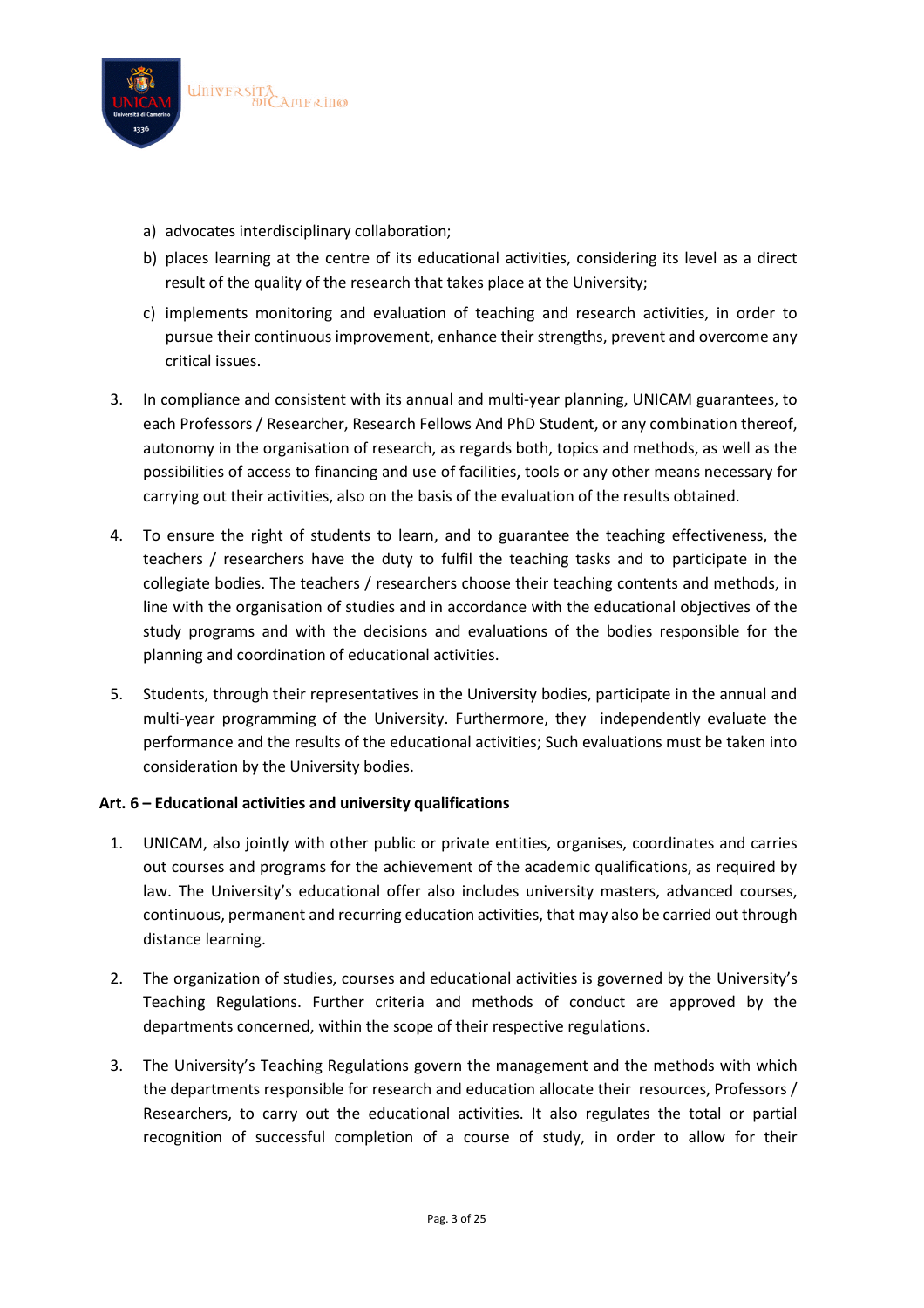

continuation and the award of academic degrees.

## **Art. 7 - Quality of the activities carried out and their evaluation**

- 1. UNICAM promotes systematic actions for the evaluation and verification of all its activities (education, research, student services, and administrative management) through a Quality Assurance System.
- 2. The System is based on self-assessment and external evaluation mechanisms suitable for guaranteeing the continuous improvement of the activities carried out.
- 3. The System is aimed, in particular, at providing students with education and training programs adapted to the needs of society, at favouring a prompt insertion into the labour market, as well as at removing the critical issues emerging from the surveys conducted also among the students. It also constitutes a tool for modulating the resources to be allocated to the departments, and for activating reward mechanisms that take into account the ensemble of activities required of the teaching / research staff, as well of the technical / administrative staff.
- 4. To verify the correct management of resources, the productivity of research, the effectiveness and efficiency of educational activities, the impartiality and the efficiency of administrative actions, as well as the adequacy of its actions, the Quality Assurance System makes use of the analyses and guidelines formulated by the University Evaluation Unit.

#### **Art. 8 – Internationalisation and Mobility**

- 1. UNICAM advocates the international dimension of research and educational activities, also through the mobility of all its components, contacts and agreements with academic and scientific institutions around the world, membership in networks and consortia, the exchange of scientific knowledge and educational experiences, the recruitment of students, researchers under training, teacher / researchers from other countries.
- 2. UNICAM recognises the value of all forms of mobility as an important means for enhancing the scientific knowledge and professional development of its staff at all stages of their career. To this end, it promotes and advocates geographical, intersectoral, inter- and trans-disciplinary mobility, as well as mobility between the public and private sector. In particular, it is committed to promoting international cooperation with the least developed countries, including through student support instruments reserved for undergraduate students and PhD students from such countries.
- 3. UNICAM takes on and promotes the international character of its research and educational programs, also by means of revision of educational curricula and the widespread use of languages other than Italian. It adopts technological tools apt at promoting the international diffusion of its educational activities.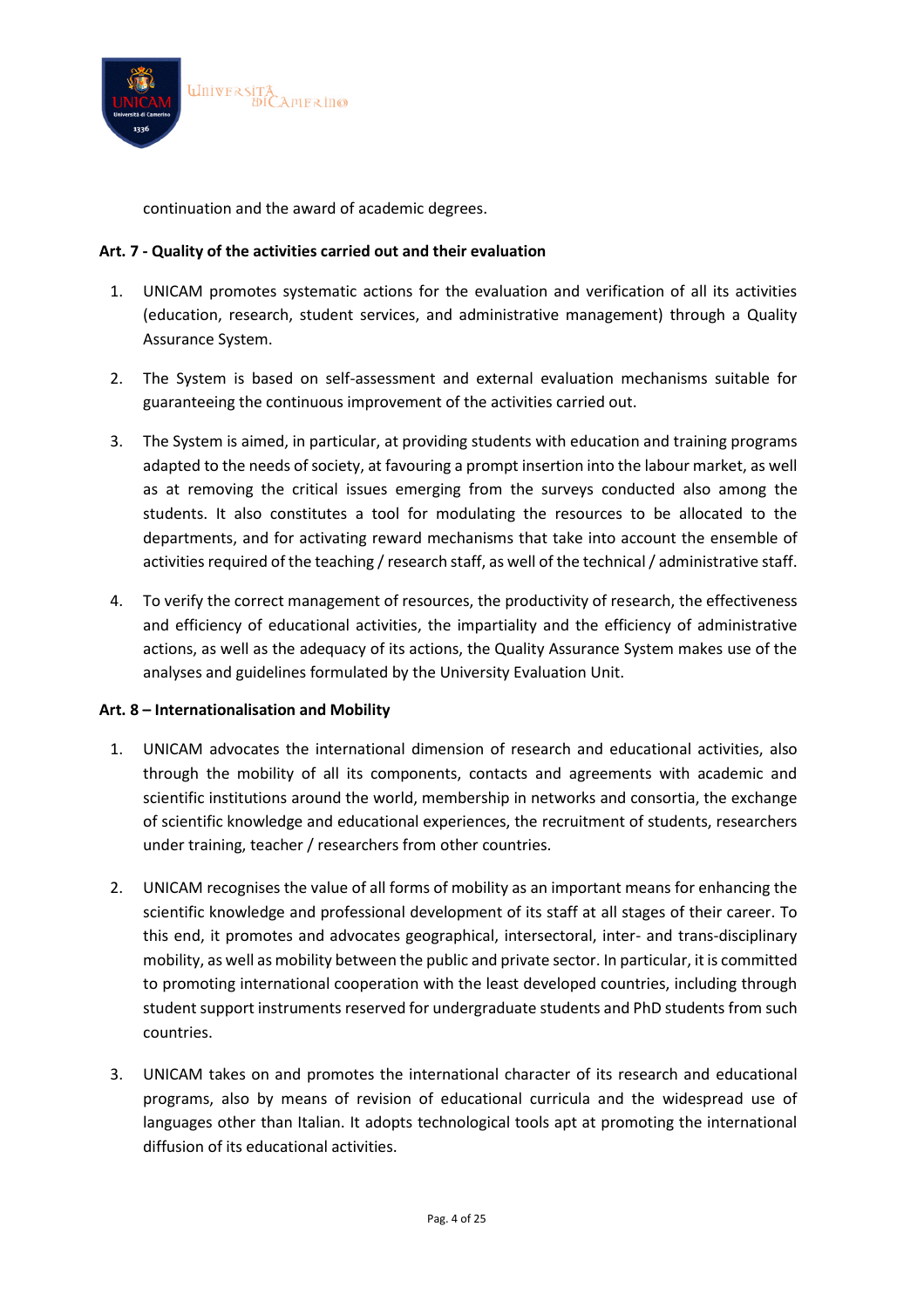

4. UNICAM attends to the simplification of all administrative procedures, in order to facilitate, to persons and institutions from other countries, easy access to its research and educational activities.

## **Art. 9 - Social responsibility, transparency of data, transfer of knowledge and skills, development and innovation**

- 1. UNICAM participates in the processes of cultural, institutional, educational, technological and organisational innovation of the institution. In particular, it does the following:
	- a) makes the data public, in the ways most suitable for reaching the potential interested parties, using all the channels, and communication and information tools, available, also in collaboration with other public and private subjects;
	- b) develops its activities by interpreting the needs of the society and the production market;
	- c) promotes the development of education and training through interaction with other institutions responsible for educational and training activities;
	- d) avails itself of transparent forms of reporting to institutional, economic and social representatives, making the results of its commitment evident;
- 2. UNICAM ensures the dissemination of research results, knowledge and information, through processes of transfer of knowledge and skills to various systems of production and services. It is a breeding ground for talents and creative ideas, it experiments with new forms of participation in the development of innovative processes and products, supporting the precompetitive phases, and therefore advocates the development of autonomous entrepreneurial initiatives or those that involve participation of students, young graduates, researchers under training (spin-off and start-up activities).
- 3. UNICAM sees communication and information as the essential conditions to ensure the participation of all its components in the life of the Institution, facilitating its access and use through conventional, IT and multimedia tools.

## **Art. 10 – Right to Education**

- 1. UNICAM, pursuant to Articles 2, 3 and 34 of the Constitution, adopts the necessary measures to ensure the implementation of the right to education, and is committed to improving the living and study conditions of the University students, their cultural education and their integration into the labour market.
- 2. With the purpose of removing economic and social obstacles to the concrete realisation of the right to education, UNICAM, among other things, does the following: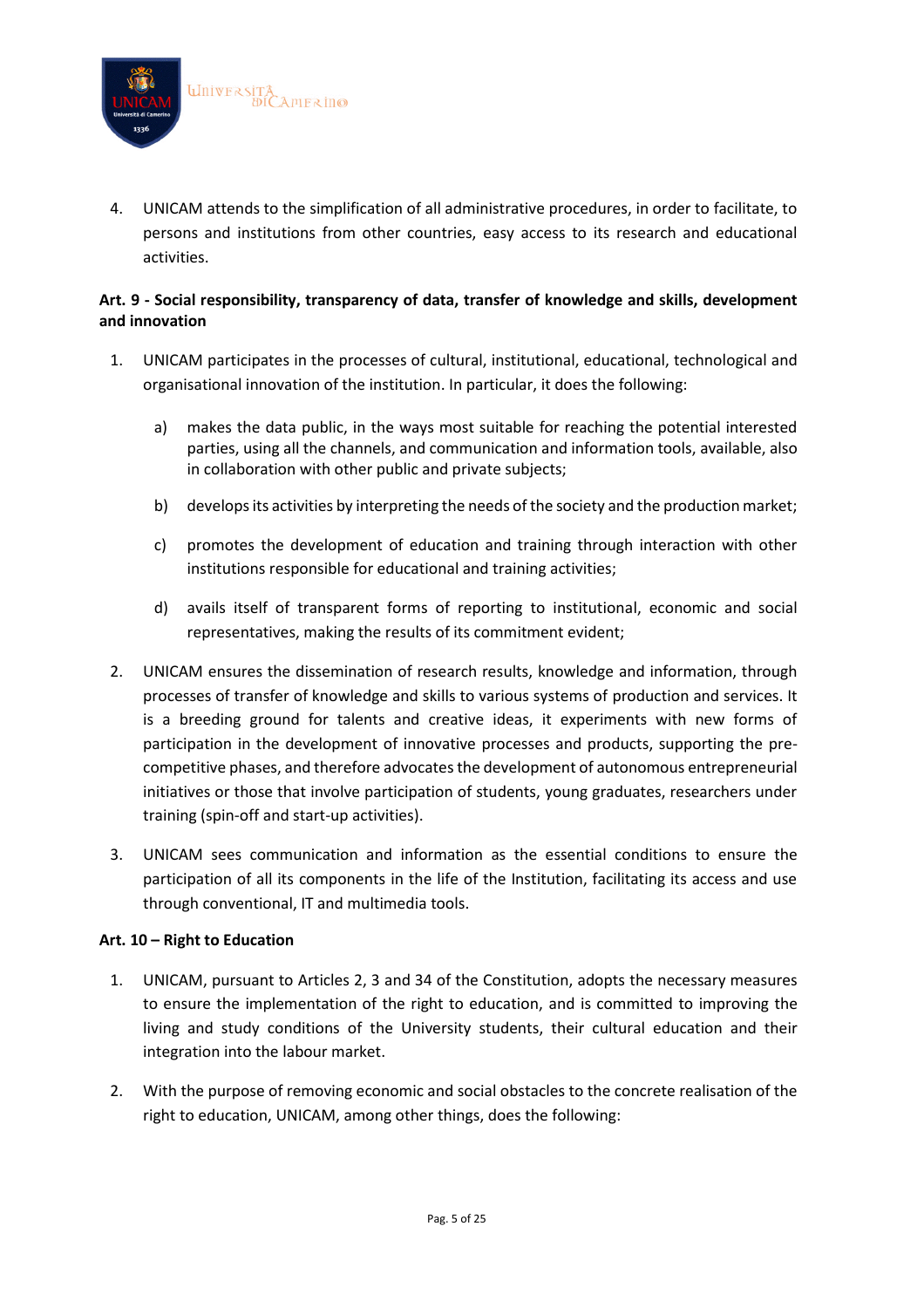

- a) grants total or partial exemption from payment of taxes and fees, in compliance with applicable laws
- b) takes measures to allow to the non-full-time students the adequate use of the educational programs, both by implementing specific teaching and tutorial activities, and by redistributing the amount of fees over longer periods of University study programs;
- c) awards, by means of selection procedures, scholarships for attending university courses; in collaboration with local authorities and other public and private entities, it may activate study grants for graduates and students for study, research and internship activities, even abroad;
- d) organises cultural, sporting and recreational activities, including by means of collective structures and services, in agreement with public and private, Italian and foreign, entities, availing itself of student associations;
- e) supports educational activities self-managed by students.
- 3. In compliance with applicable laws, UNICAM establishes forms of collaboration with students or with their associations and alliances, in order to offer support services to university departments.
- 4. UNICAM organises internships and pre- and postgraduate job placement programs for its students in the public and private sectors, and it promotes activities to disseminate the professional profiles of its graduates in order to facilitate their integration into the labour market.
- 5. UNICAM promotes actions in aimed at allowing the student-parents to participate in educational activities, also by offering reception and assistance services.

#### **Art. 11 – Career Guidance**

- 1. UNICAM organises career guidance activities aimed at developing skills in young people that allow conscious and effective choices for their future and active participation in the study and work environments.
- 2. Career guidance activities are aimed in particular at:
	- a) guiding the students towards a university pathway that best suits their cultural and professional potential and expectations;
	- b) providing all information on study courses, on the characteristics of the University, the labour market and the professions;
	- c) helping with adaptation of the preparation with respect to the knowledge required for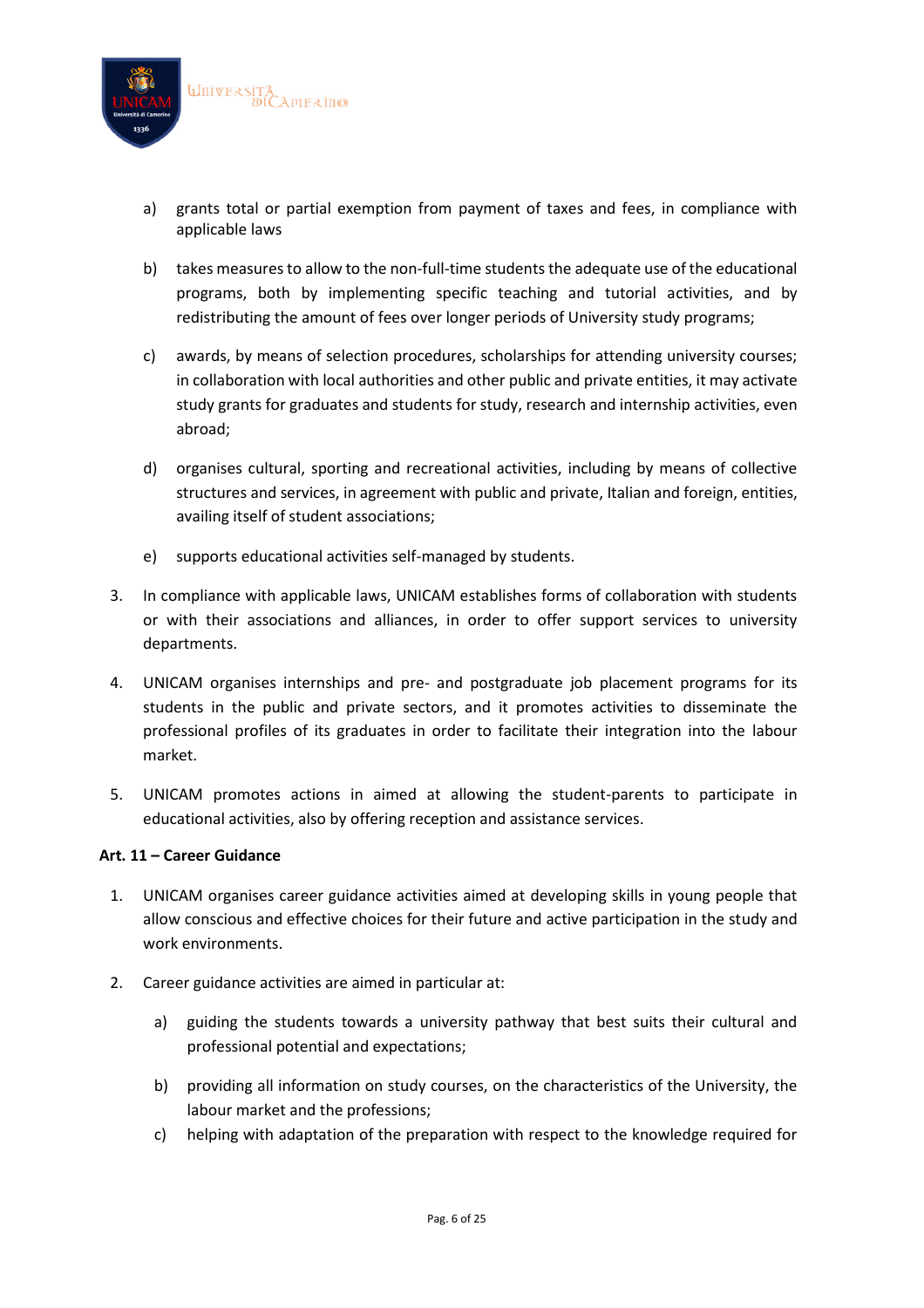

access to degree courses;

- d) providing the information and tools necessary for the purposes of insertion into the labour market or for the further continuation of studies.
- 3. For an effective organisation of guidance activities, UNICAM establishes collaborations and promotes joint initiatives with other educational institutions, local authorities and all other subjects, public or private, which have among their competences and aims the acquisition and dissemination of knowledge about society and about economic activities.

## **Art. 12 - Mentoring**

- 1. UNICAM organises mentoring activities aimed at accompanying students throughout the course of their studies and involving them in the educational process.
- 2. The mentoring activities are, in particular, aimed at:
	- a) removing any obstacles to education, through initiatives tailored to the skills and needs of individuals or groups of students;
	- b) providing personal assistance, aimed at overcoming the problems of adaptation and insertion into the university environment;
	- c) assisting the students in the development of their study plans, in organising their participation in internships and job placement activities, in international mobility and in enrolling in further educational courses and programs.

#### **Art. 13 - Human resources development and management strategies**

- 1. UNICAM avails itself of a strategy for the recruitment and development of human resources, also with the purpose of fully implementing the principles of the European Charter for Researchers, the related Code of Conduct and the University Code of Ethics. As part of this strategy, UNICAM advocates scientific progress and promotes professional and cultural qualification, as well as continuous education, of teachers / researchers and of the technicaladministrative staff, at all stages of their respective careers. To this end, it defines plans and programs for education and professional updating, for the purpose of which it organises meetings, preparation and advanced training courses, and conferences.
- 2. UNICAM takes actions aimed at reconciling work and personal life for men and women, and takes initiatives for the establishment and strengthening of leisure, cultural, canteen and nursery services, also internally, articulated according to the needs of the various connected offices, as well as for the organisation of parental leave and forms of remote work, in compliance with the specificities connected to the legal status of teachers / researchers and the technical-administrative staff.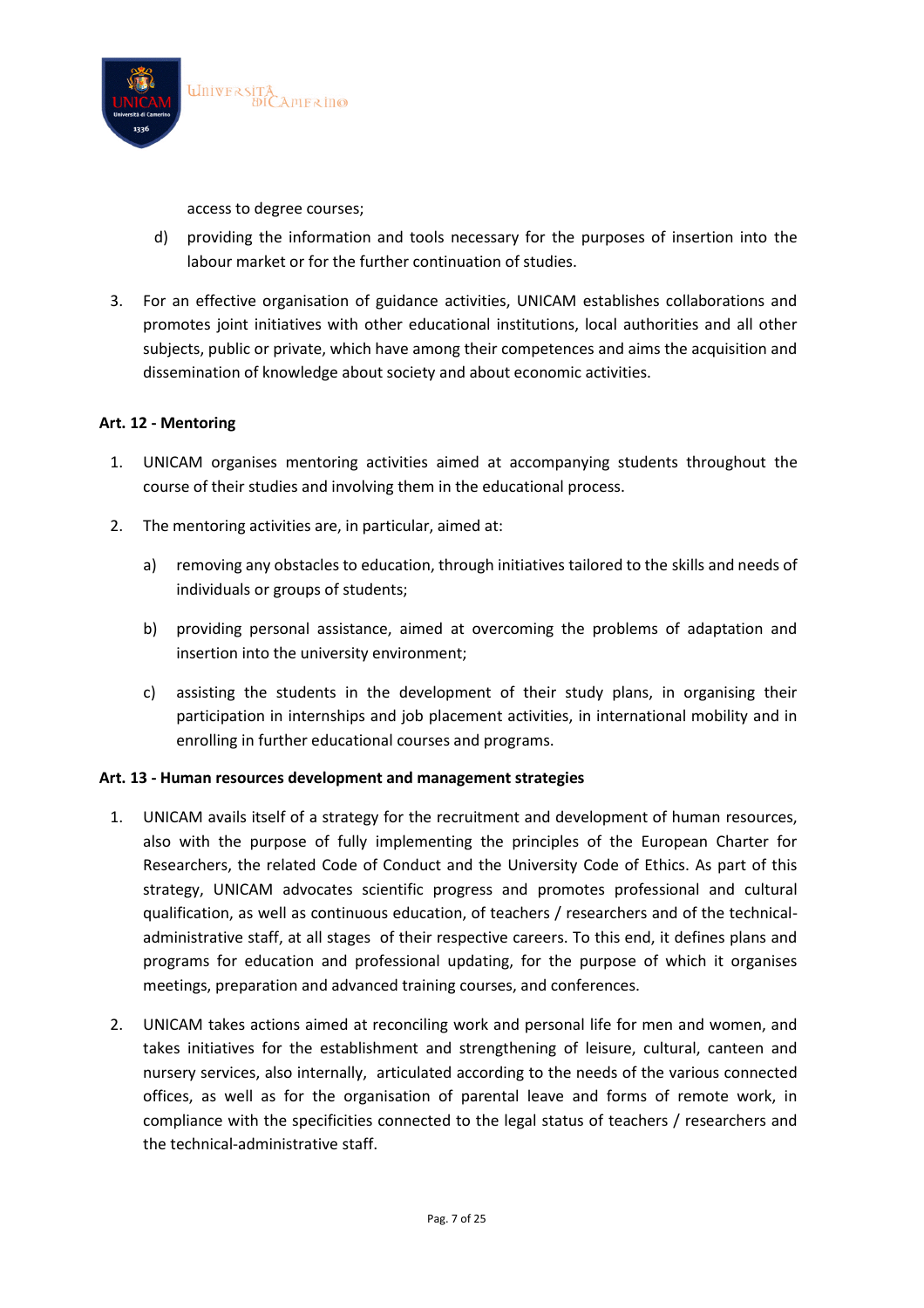

3. The management of interventions and services may be carried out on the basis of agreements with staff associations.

### **Art. 14 - Trade union relations, safety, prevention and protection in the places of study and work**

- 1. UNICAM, as part of its organisational autonomy, is committed to creating a system of trade union relations based on the correctness and transparency of conduct of all the parties, by means of development and promotion of forms of articulated bargaining, which take into account the particularities and specificity of the institution.
- 2. It considers wellbeing in the places of study and work as a fundamental value and prepares prevention strategies to improve safety and the overall quality of activities.
- 3. It is committed to removing all obstacles that prevent the full usability of the facilities and activities by persons with disabilities.
- 4. It advocates the circulation of data and good practices useful for the protection of health and safety at work, with the aim of spreading an appropriate culture of prevention, also through specific training activities for the staff and the students.

## **TITLE II – UNIVERSITY BODIES**

#### **Art. 15 - Rector**

- 1. The Rector represents the University for all legal purposes and exercises functions of direction, initiative and coordination of scientific and educational activities. He/she is responsible for pursuing the mission and the aims of UNICAM, according to quality criteria and in compliance with the principles of effectiveness, efficiency, cost-effectiveness, transparency, fairness and promotion of merit.
- 2. The Rector does the following:
	- a) proposes the University's three-year plan to the Board of Directors, taking into account the proposals and the opinion of the Assembly of Representatives, and the proposals and the mandatory opinion of the Academic Senate, regarding teaching and research activities, and student services;
	- b) illustrates to the Assembly of Representatives the annual and the three-year budget forecast, and the final annual balance, and subsequently, taking into account the relevant observations, proposes them to the Board of Directors, having acquired the mandatory opinion of the Academic Senate;
	- c) proposes to the Board of Directors, having heard the mandatory opinion of the Academic Senate, the appointment of the Director General;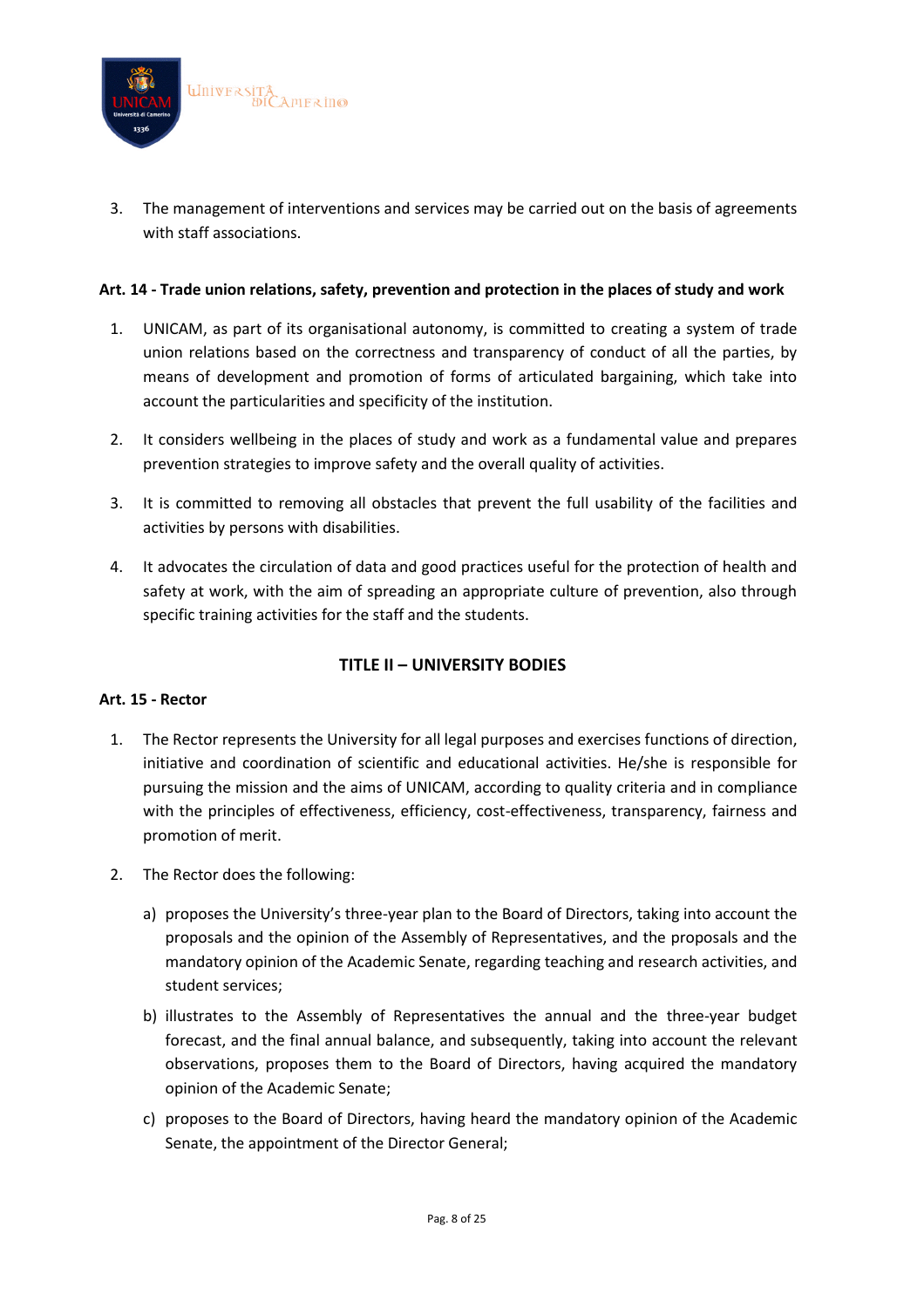

- d) takes the initiative in disciplinary proceedings, and is competent to impose disciplinary measures not exceeding censorship, in the manner prescribed by law;
- e) convenes and chairs the Board of Directors and the Academic Senate, carrying out planned and spontaneous activities; convenes and chairs the University Community Assembly, except in the cases referred to in paragraphs 6 and 7;
- f) convenes and chairs the meeting for the election of the Chairman of the Assembly of Representatives;
- g) guarantees the teaching and research autonomy of professors / researchers, research fellows and PhD students, based on the principles of the European Charter for Researchers and the Code of Conduct for their recruitment, ensuring consistency with the institutional purposes of UNICAM;
- h) issues the Statute, the Regulations and their modifications and amendments;
- i) issues directives for the successful completion of UNICAM activities, in particular those relating to teaching and research, and for the correct application of the University's Teaching Regulations, the Statute and the Regulations;
- l) awards the qualifications / degrees obtained in the teaching departments of the University;
- m) signs conventions and contracts, with the exception of those reserved for the competence of the University Schools and other University departments;
- n) presents, during the inauguration of the academic year, the annual report on the status of the University, which has the characteristics of annual financial statements;
- o) submits, at least once a year, a report on the use of resources to the Committee of Supporters;
- p) submits, to the competent Ministry, periodic reports on the University's teaching and research activities required by law ;
- q) authorises the use of the UNICAM logo and trademarks, pursuant to Art. 45, paragraph 2, according to the general rules defined by the Board of Directors.
- r) in cases of necessity and urgency, he/she can take the administrative measures that are normally the responsibility of the Board of Directors, submitting them to ratification by the same in the first subsequent meeting;
- s) in emergency situations, takes the administrative measures necessary to deal with them, submitting them for ratification by the competent bodies in the first subsequent meeting;
- t) performs any other assignment provided for by the law, by the Statute and by the Regulations, or not expressly attributed by the Statute to other bodies
- 3. The role of Rector is incompatible with any other position in the research and training or evaluation departments of the University. The Rector does not exercise active electoral rights in the election of the members of the Academic Senate and of the Assembly of Representatives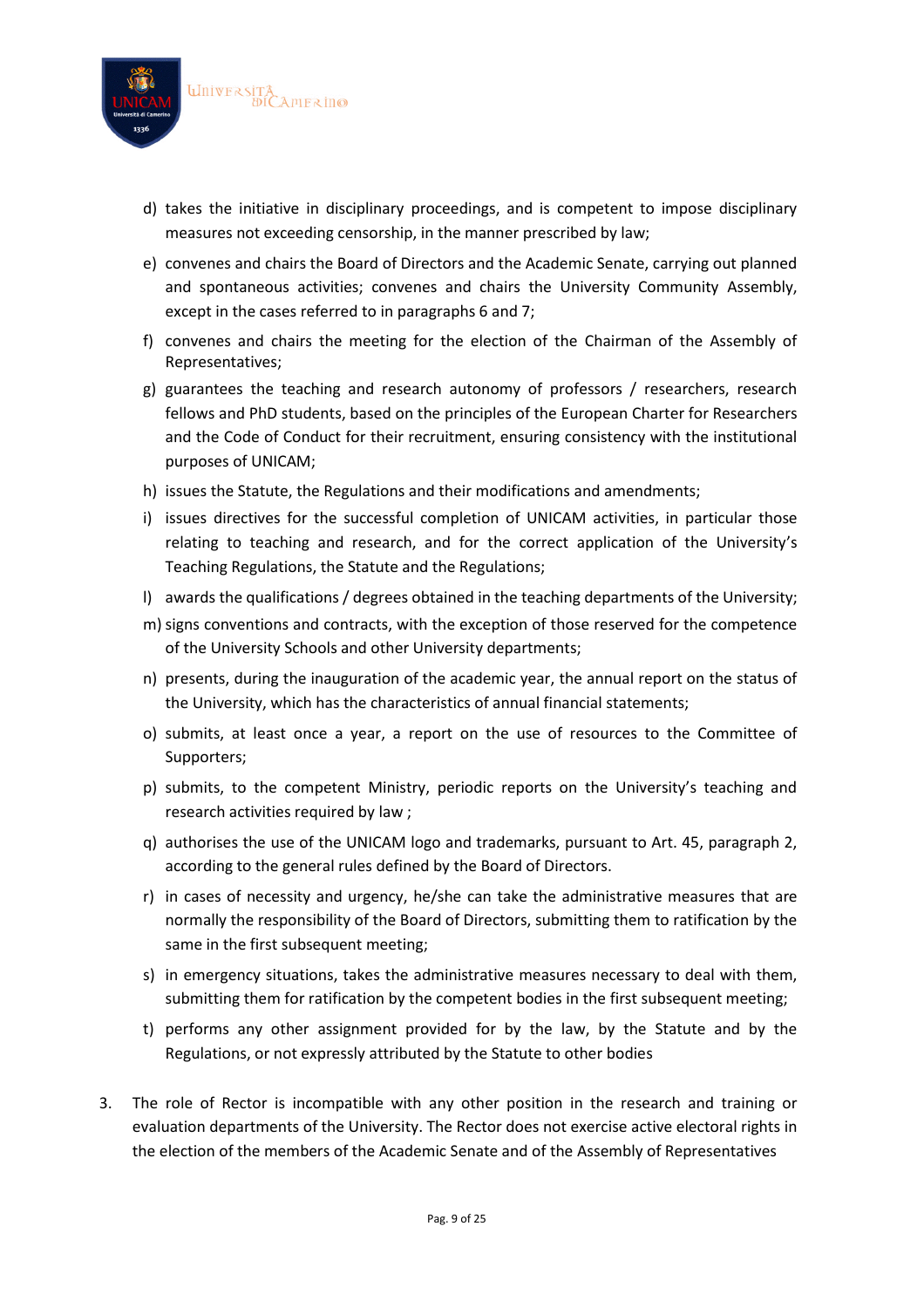

- 4. The Rector is elected among the tenured professors who have the right to such role, pursuant to applicable laws. He/she remains in office for six years and may not be re-elected. The termination of the office of the Rector determines the expiry of term of office of the Vice Rectors and any delegates and of any appointed target managers, with the exception of the Deputy Rector, who remains in office until the new Rector takes office.
- 5. The active electorate consists of the following:
	- a) tenured professors / researchers and fixed-term researchers;
	- b) technical-administrative staff in the measure of 33% of the votes validly cast. For the purposes of this paragraph, fixed-term staff with an employment contract lasting at least two years are also considered members of the technical-administrative staff;
	- c) students members of the following bodies: Academic Senate, Assembly of Representatives, Board of Directors, Committee for Equal Opportunities, Wellbeing at Work and Against Discrimination and Mobbing, University Evaluation Unit, Board of Directors of the Regional Body for the Right to Higher Education (*Italian acronym*: ERSU), University Sports Committee, Technical-Scientific Committee for the Library and Museum System, Councils of the University Schools and of the *School of Advanced Studies.* A For the purposes of this paragraph, postgraduates and PhD students, members of the bodies mentioned above, are to be considered as "students".

## OMITTED […]

# *Paragraphs 6,7,8,9 and 10, concerning the operating methods of the electoral procedures are available only in Italian, in the full version of the Statute.*

## **Art. 16 - Verification of trust in the Rector by the electoral body**

1. No earlier than two years after taking office, the Academic Senate may decide, at the request of at least half of its members in office, to verify the confidence in the Rector by the electoral body. The request may also be motivated in relation to the maintenance of the University's quality requirements, the achievement of the objectives and planned results, the adaptation of the organisation to the innovative processes taking place in the society. If the request is approved by a two-thirds majority of the members of the Academic Senate in office, the electoral body is summoned, in the manner provided for in Paragraph 7 of the previous Article. If the confirmation of trust is not approved by half plus one of the votes cast, counted as in the case of the election, the mandate is interrupted and new elections are held.

#### **Art. 17 – Vice Rectors and Proxies**

1. The Rector appoints no more than four Vice Rectors from among the tenured professors /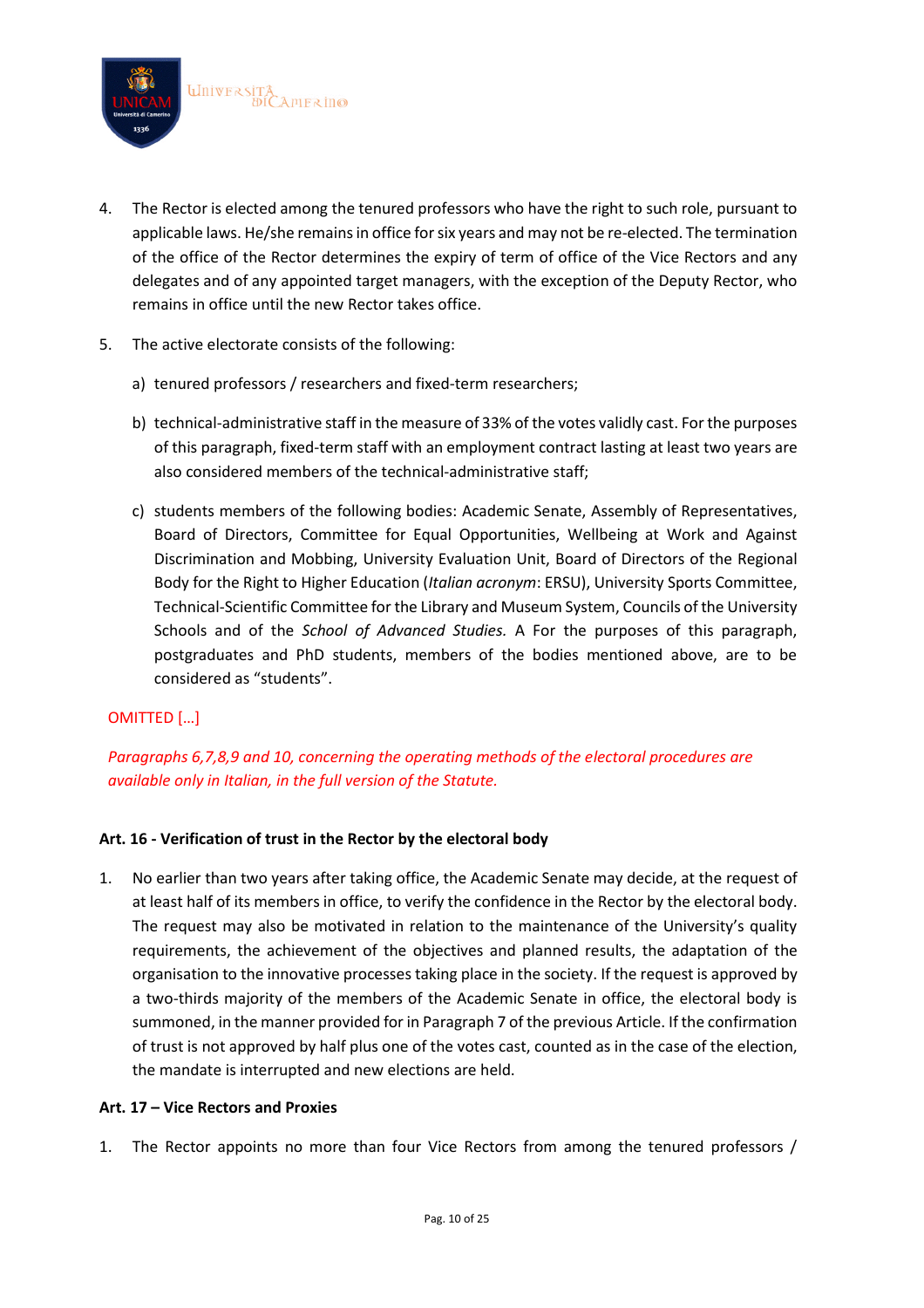

researchers. One of the Vice Rectors, the one who shall hold the position of the Deputy Rector, who replaces the Rector in cases of impediment or absence, is chosen from among the full professors.

- 2. The role of a Vice Rector is incompatible with any other office in the research, educational, or evaluation departments of the University.
- 3. The Rector may delegate specific functions to other professors / researchers. The Vice Rectors may appoint, within their respective mandates, the target managers.

#### **Art. 18 - Academic Senate**

- 1. The Academic Senate is the proposing body that coordinates the University Schools and other University departments that carry out teaching or research activities. It has the task of formulating proposals and mandatory opinions on teaching and research activities, and on student services, without prejudice to the competences attributed by the Statute to the other bodies, in particular as regards the following:
	- a) the University's three-year plan, other plans and strategic development plans;
	- b) the activation, modification or cancellation of courses, locations, research and teaching facilities;
	- c) the need for human and instrumental resources;
	- d) the criteria for the allocation of resources and for the allocation of research funds to individuals and departments;
	- e) activities regarding research, education, and transfer of knowledge and skills, with particular reference to interdisciplinary ones;
	- f) career guidance and mentoring activities.
- 2. Furthermore, the Academic Senate expresses mandatory opinions on the following:
	- the annual and three-year budget forecast, and the final annual balance sheet;
	- University Regulations regarding administration, finance and accounting;
	- the appointment of Director General.

The Academic Senate is asked by the Board of Directors for an opinion on the subject of federations and mergers of universities, pursuant to Art. 39 of the Statute.

- 3. The Academic Senate is a body with regulatory power and it approves, by an absolute majority of its members, the following:
	- a) the Statute and related amendments, subject to the favourable opinion of the Board of Directors;
	- b) the Code of Ethics, subject to the favourable opinion of the Committee for Equal Opportunities,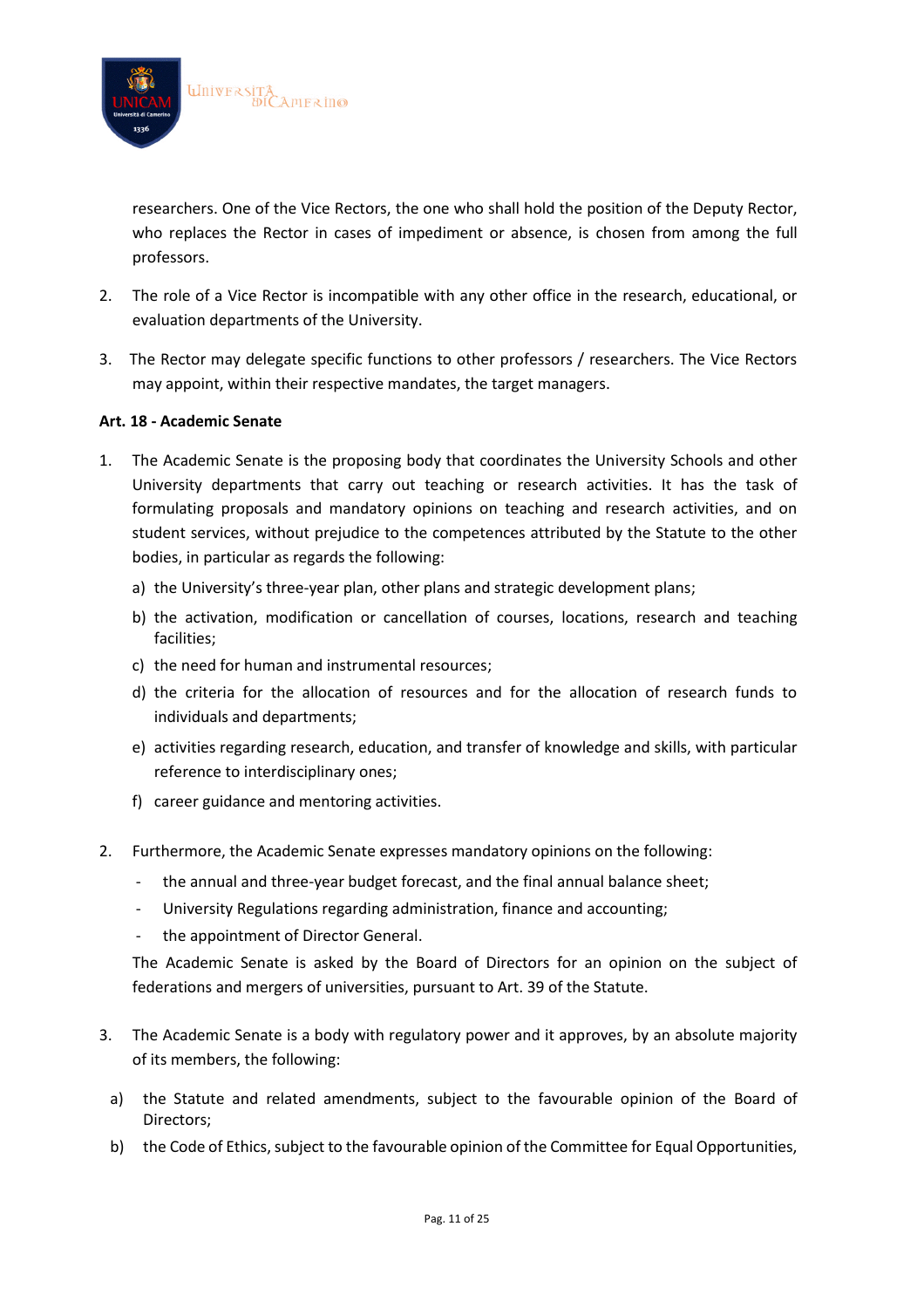

Wellbeing at Work, and Against Discrimination and Mobbing;

- c) the General Regulations of the University and, also on the proposal of the other UNICAM bodies, the University Regulations and the related modifications in terms of research, teaching, student services and self-managed student activities, subject to the favourable opinion of the Board of Directors, in particular as regards the aspects that involve investment or changes in the use of resources;
- d) the regulations drawn up by the teaching and research departments and the amendments thereof, subject to the favourable opinion of the Board of Directors, in particular as regards the aspects that involve investment or changes in the use of resources;
- e) subject to the opinion of the Board of Directors, the Regulations of the Committee of Supporters, drawn up by the same, defining the participation requirements, the methods of establishment, operation and divisions, if any.
- 4. It proposes to the electoral body the verification of trust pursuant to Art. 16.
- 5. It defines, on the basis of the proposals of the University Schools, possibly supplemented by those of researchers / professors, including those engaged in different Schools, the plan of the annual educational offer, and it approves it, after having acquired the favourable opinions of the Assembly of Representatives, the University Evaluation Unit and the Board of Directors, the latter with regard to economic sustainability.
- 6. It decides, on appeal, after having heard the interested parties, and after having obtained the favourable opinion of the Board of Directors, on the requests for affiliation of professors / researchers to the University Schools, not accepted by the relative Councils.
- 7. It formulates the guidelines on the criteria and methods for verifying the activity of professors / researchers, research fellows and PhD students, as well as the technical and administrative staff.
- 8. It issues the authorization to professors / researchers for carrying out external teaching activities, and for the use of periods of exclusive research activity, after having obtained the opinion of the School.
- 9. It decides on the proposals to confer the titles of Emeritus and Honorary Professors, and on the conferment of honorary degrees;
- 10. It expresses opinions on the issues that the Rector submits to it for examination.
- 11. The Academic Senate is composed as follows:
	- a) The Rector, who convenes and presides over it;
	- b) seven tenured professors / researchers, including three School Directors, elected so as to respect the representation of the Academic Disciplines of the University;
	- c) two student representatives, including PhD and postgraduate students;
	- d) two representatives of the technical-administrative staff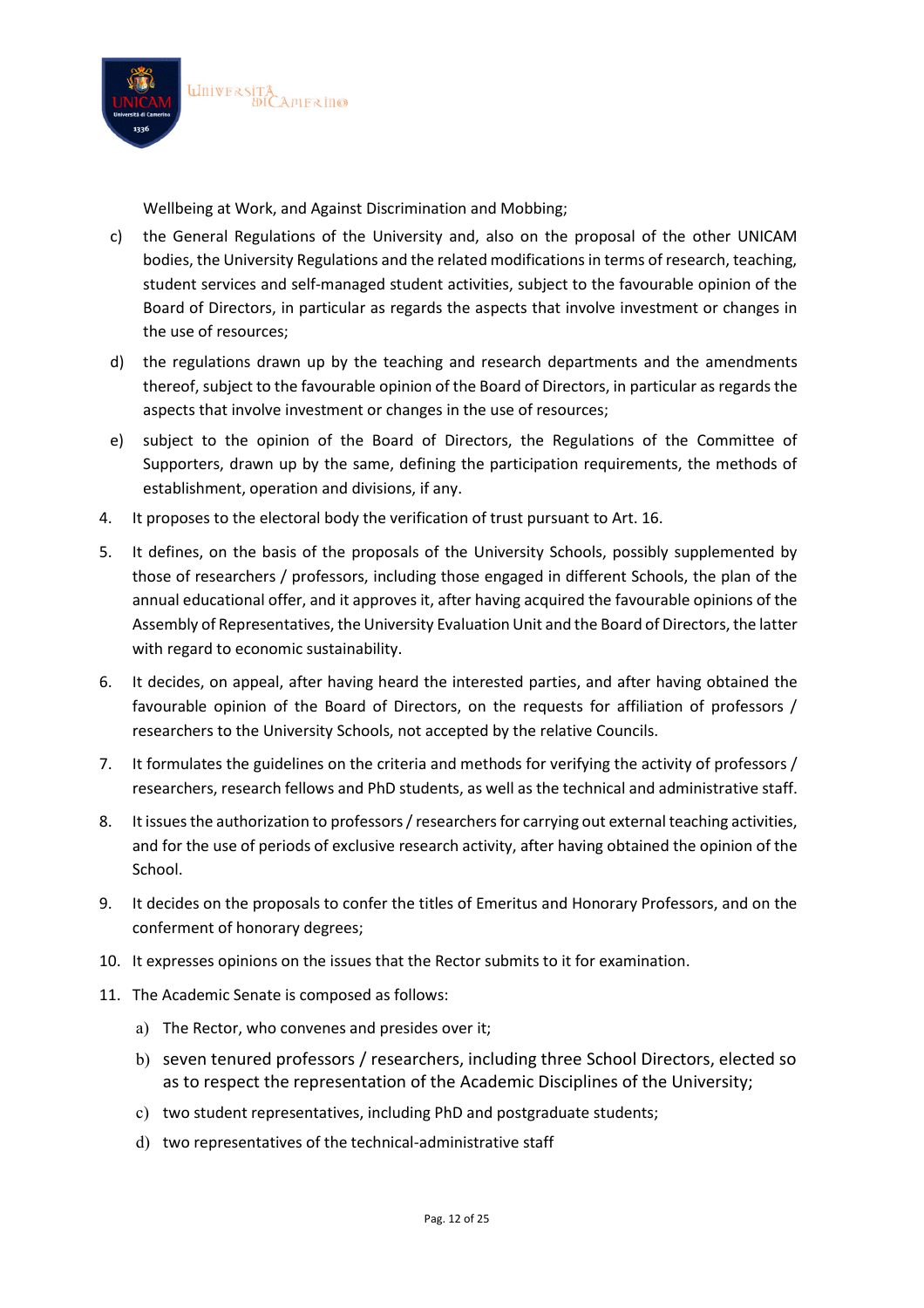

The Academic Disciplines and the detailed aspects, including the elective procedures of all the members of the Academic Senate, will be defined in the General Regulations of the University.

- 12. The Director General attends the meetings without the right to vote, and with the role of the minute taker.
- 13. The Deputy Rector attends the meetings without the right to vote.
- 14. The Academic Senate holds office for 4 years and its elective members can only be re-elected once. The procedures for their election are defined in the General Regulations of the University, guaranteeing the representation provided for by the Statute.
- 15. The Academic Senate is validly convened by majority attendance of its members and adopts its resolutions by affirmative vote of a majority in attendance, subject to the qualified majorities expressly required by law, by the Stature and by Regulations.
- 16. Elective members who fail to attend three consecutive meetings, without justified reasons, shall be disqualified from holding office. The disqualification shall be declared by the Academic Senate.

### **Art. 19 - Board of Directors**

- 1. The Board of Directors does the following:
- a) performs the functions of strategic planning;

b) approves, upon proposal of the Rector, and after having acquired the proposals of the departments concerned, the opinion of the Academic Senate and that of the Assembly of Representatives, the annual and three-year financial and staffing plan;

c) supervises the financial sustainability of the activities;

d) deliberates, upon proposal of the Academic Senate, or upon proposal of the departments concerned or groups of professors / researchers, with mandatory opinion of the Academic Senate, on the establishment, modification or deactivation of the University Schools and all other organisational structures of the University;

e) approves, by an absolute majority of the members, the University Regulations for administration, finance and accounting, subject to the opinion of the Academic Senate;

f) approves, upon proposal of the Rector and subject to the mandatory opinion of the Academic Senate – as regards the aspects concerning teaching, research and student services, and taking into account the observations of the Assembly of Representatives - the annual and three-year budget forecast, the final annual balance sheet and the University three-year plan;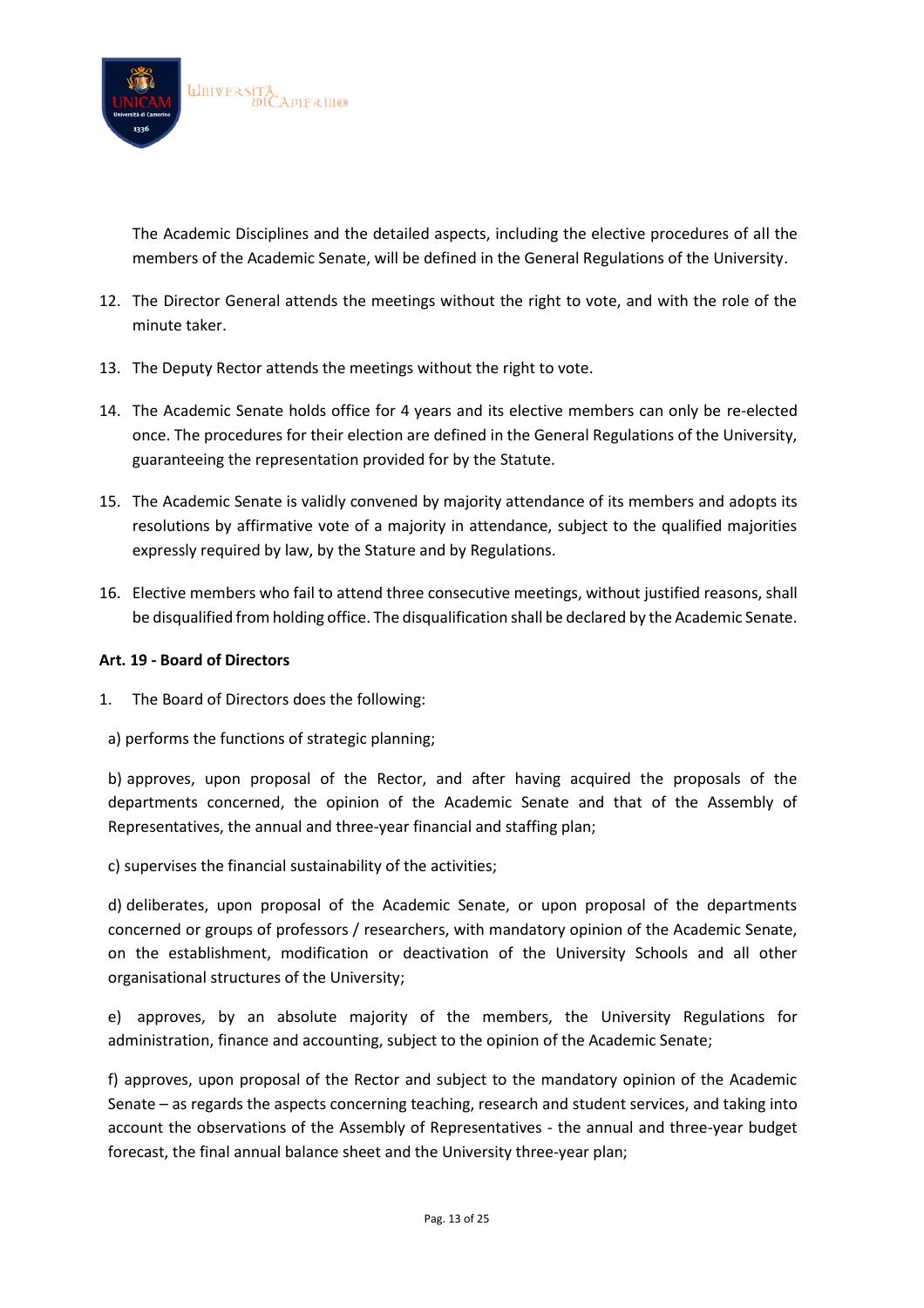

g) sends, to the Ministry of Education, University and Research and to the Ministry of Economy and Finance, after approval, the annual and three-year budget forecast and the final annual balance sheet;

h) confers the position of Director General, upon proposal of the Rector and after having acquired the mandatory opinion of the Academic Senate;

i) exercises disciplinary authority towards university professors and researchers, pursuant to Art. 10 of Law No. 240/2010;

l) approves proposals for the Calls by the Schools, pursuant to Art. 18, Paragraph 1, Letter E, and Art. 24, Paragraph 2, letter D, of Law No. 240/2010;

m) authorizes the activation of recruitment and career progression procedures;

n) determines the criteria for the organisation of Academic Fields, and for management control, in relation to the policy / program objectives;

o) identifies the tools for verifying the efficiency and financial compatibility of the institutional and technical-administrative activities of UNICAM;

p) approves the assets managing plan, the construction plans, and the related implementation measures, after having acquired the opinion of the departments concerned;

q) authorises the Rector to take out mortgages and loans;

r) has jurisdiction over active and passive disputes, waivers and settlements;

s) examines and approves proposals for conventions, contracts, programs, projects and other negotiable instruments committing UNICAM or individual departments towardsthird parties, within 45 days of receipt of the proposals. These powers are subject to powers of examination and approval expressly reserved, by the Regulations, to the University Schools, other management centres and Directors, referred to in letter e);

t) approves the accession of the University or individual departments to centres, consortia, and public and private entities, also ruling on the withdrawal, after having consulted the departments and offices concerned;

u) designates, appoints and dismisses the representatives of UNICAM at public and private bodies;

v) approves the annual programs of activities self-managed by the students;

z) expresses a mandatory opinion on the University Statute and related amendments, on the University Regulations, on those drawn up by the teaching and research departments, and on the related amendments, in particular on the aspects that involve investment or changes in the use of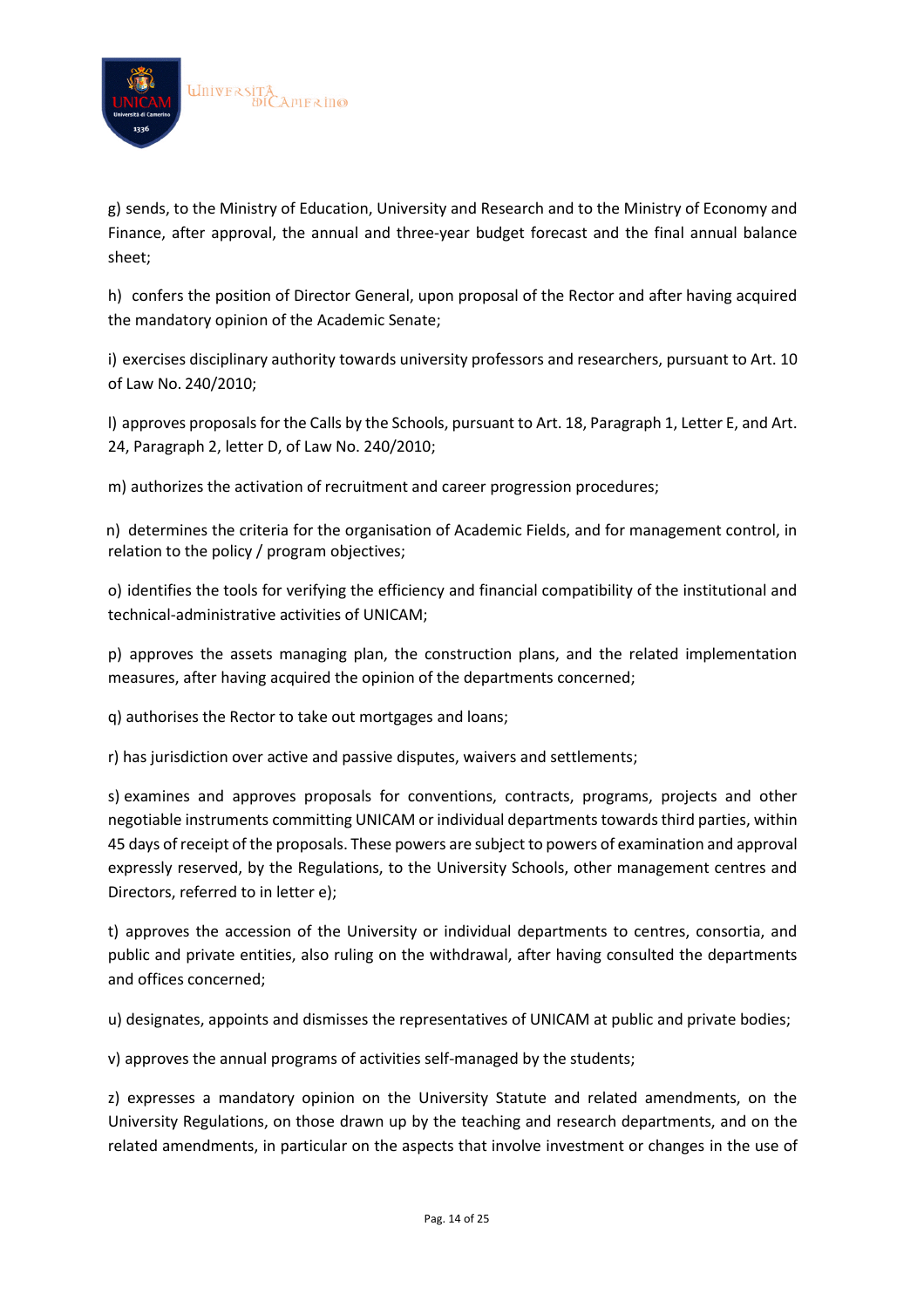

#### resources;

z1) determines, after consulting the departments concerned, and after having obtained the opinion of the Student Council, the amount and distribution of fees and taxes relating to enrolment and attendance at courses;

z2) defines the general rules for the use of the UNICAM logo and trademarks, pursuant to Art. 45 Paragraph 2.

- 2. The Board of Directors, in compliance with the constitutional principle of equal opportunity in the appointment of members, is composed as follows:
	- a) the Rector, who presides over it;
	- b) two members with proven management skills or high-level professional experience, with a necessary attention to scientific-cultural qualifications, not holding any University positions, designated by the Committee of Supporters, pursuant to Art . 21, Paragraph 4, subject to publishing of a specific Public Notice, and after hearing the opinion of the Assembly of Representatives;
	- c) one member designated among those holding a University position, after verification of the skills required by law, after hearing the opinion of the Assembly of Representatives, and of the Council of the Piceno University Campus, referred to in Art. 34;
	- d) one students' guarantor, elected by the students;
	- e) one guarantor of the technical-administrative staff, appointed, after having verified the skills required by law, by the Assembly of Representatives;
	- f) one teachers' / researchers' guarantor, appointed, after having verified the skills required by law, by the Assembly of Representatives.
- 3. The members of the Board of Directors may not simultaneously be members of the Academic Senate or of the Assembly of Representatives. The guarantor referred to in letter d) may not simultaneously be a member of the University Evaluation Unit.
- 4. The Board of Directors is convened by the Rector, as a rule, once a month.
- 5. The Board of Directors decides with the participation of at least half of the members in office and, unless otherwise required by law or the Statute, by a majority of the right-holders, as regards the measures referred to in Letters b), c), d) and f) of Paragraph 1; and by majority of those present for any other measure. The Director General attends the meetings holding an advisory vote.
- 6. The term of office of Board members lasts four years. Each member remains in office for the period in which he/she holds the position in the category or in the body that appointed him/her, and may only be revoked for justified reasons. The students' guarantor remains in office for two years. The term of office of Board members may be renewed only once.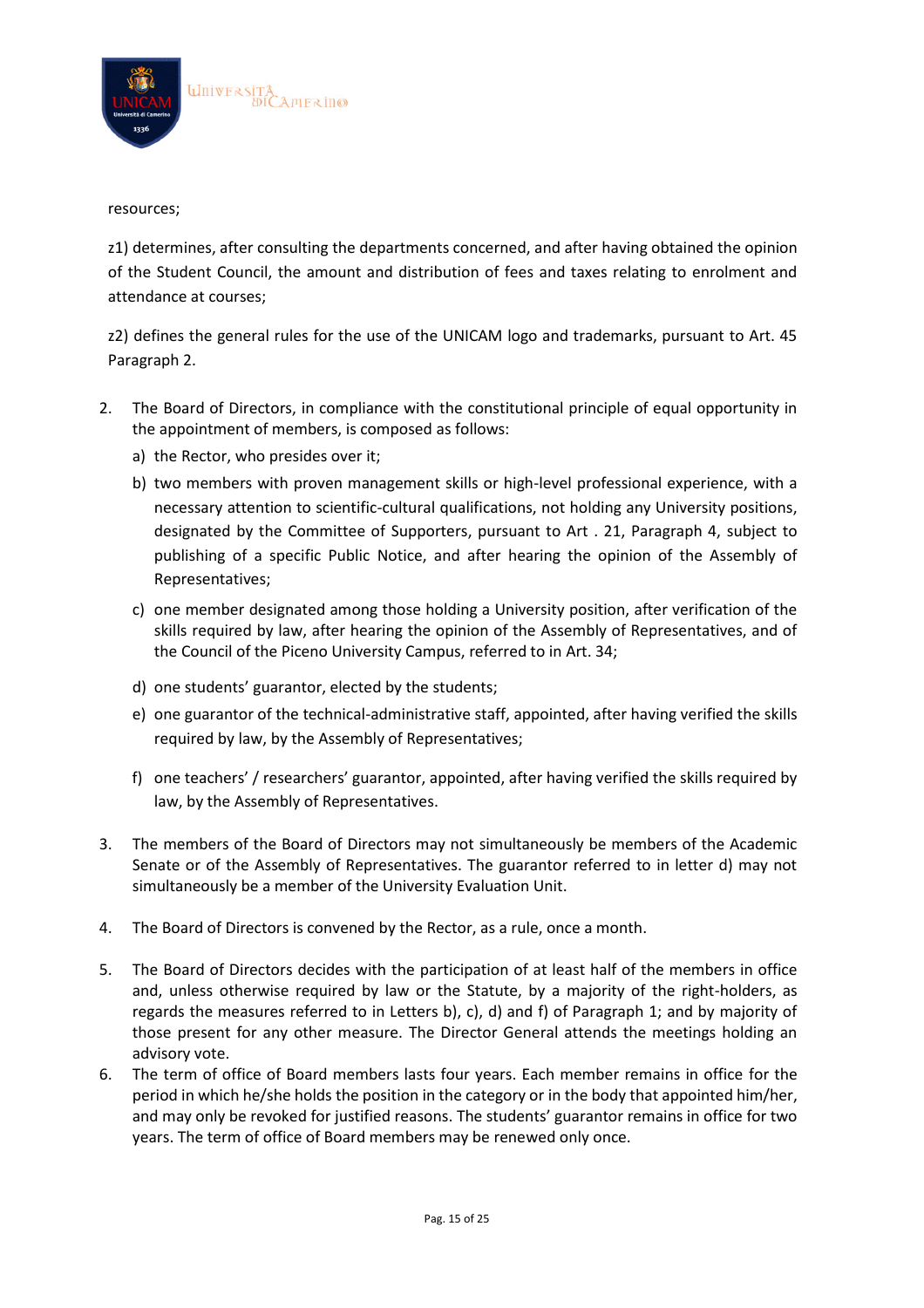

7. The members who do not attend three consecutive meetings, without serious and justified reasons, shall be disqualified from the office. The disqualification is declared by the Rector. For replacement, the respective appointment provisions apply.

## **Art. 20 Assembly of Representatives**

- 1. The Assembly of Representatives carries out the functions of consultancy and proposals, and spontaneous activities. In particular, it does the following:
	- a) expresses an opinion on the guidelines that the Rector intends to pursue for the development of the University;
	- b) expresses an opinion, pursuant to Art. 39, on mergers between universities and on federation proposals;
	- c) expresses opinions and proposals on the activities of the Quality Assurance System and promotes the dissemination of the related results;
	- d) defines the general rules for programming the activities self-managed by the students, upon proposal of the Student Council, and performs the functions referred to in Art. 10, Paragraph 2, Letters b) and d), and in the second sentence of Letter c) of the same paragraph, as well as the functions referred to in Paragraphs 3, 4 and 5 of Art. 10; in Paragraph 3 of Art. 11; and in Paragraph 2 of Art. 13;
	- e) expresses an opinion on the guidelines, on the criteria and methods for verifying the activity of professors / researchers, research fellows and PhD students, and of the technicaladministrative staff;
	- f) appoints the members of the University Evaluation Unit, pursuant to Art. 25, Paragraph 5;
	- g) appoints an effective member of the Board of Auditors, with the functions of President, from among the administrative and accounting magistrates and State lawyers;
	- h) proposes to the Rector the appointment of two members of the Commission for Gender Equality, pursuant to Art. 22, Paragraph 2;
	- i) appoints, after verifying the skills required by law, the members of the Board of Directors referred to in Letters e) and f) of Art. 19, Paragraph 2, and expresses an opinion on the appointment of the members referred to in Letters b) and c) of the same Paragraph 2;
	- l) appoints seven professors /researchers of the Technical-Scientific Committee for the Library and Museum System;
	- m) may make observations on the University's three-year plan, before it is submitted for approval by the Rector to the Board of Directors;
	- n) examines the opinions and proposals of the Committee of Supporters, pursuant to Art. 21, Paragraph 1, Letter c), in order to enhance the presence of UNICAM in the local territory;
	- o) expresses opinions on the issues that the Rector submits to it for examination.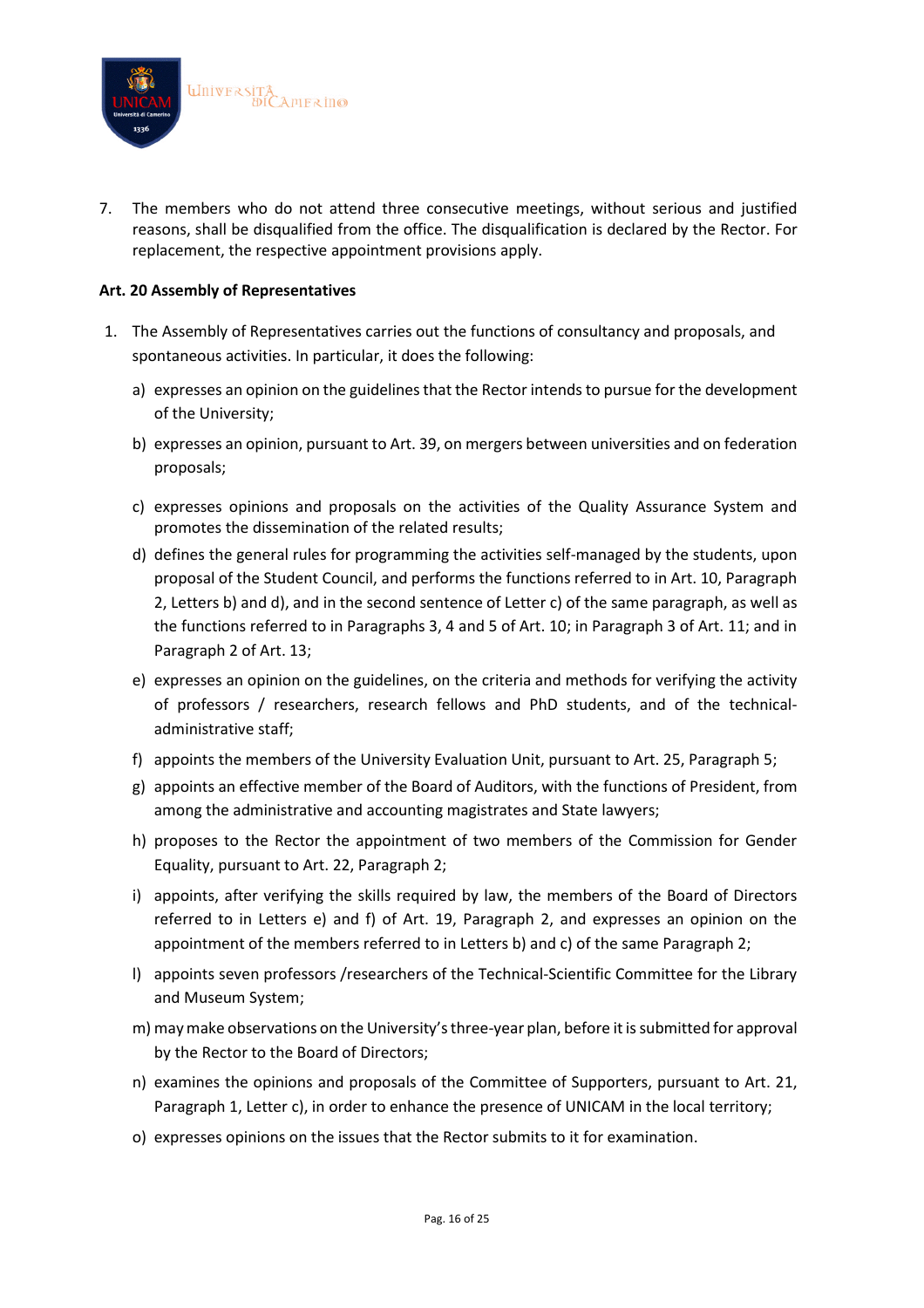

- 2. The Assembly of Representatives is composed as follows:
	- a) 9 representatives of tenured professors / researchers;
	- b) 6 representatives of the technical-administrative staff;
	- c) 6 student representatives (including PhD and postgraduate students, and in any case, no more than 2 and no less than 1);
	- d) 3 representatives of fixed-term researchers and research fellows.
- 3. The Director General attends the meetings without the right to vote, and with the role of the minute taker.
- 4. The Rector attends the meetings referred to in Art. 15, Paragraph 2, Letter b), and, at the invitation of the President of the Assembly of Representatives, other meetings where his /her presence is deemed appropriate.
- 5. The Assembly of Representatives remains in office for 4 years and its elective members can be reelected only once. The procedures for their election are defined in the General Regulations of the University, guaranteeing the representation provided for by the Statute.

## OMITTED […]

# *Paragraphs 6,7,8,9,10 and 11, concerning the operating methods of the electoral procedures, are available only in Italian, in the full version of the Statute.*

#### **Art. 21 - Committee of Supporters of the University of Camerino**

- 1. The Committee of Supporters of the University of Camerino aims to promote an effective relationship with the institutional, cultural, educational, social and economic environments of the community. In particular, it does the following:
	- a) contributes to the planning and implementation of UNICAM's educational and scientific activities, and those concerning the transfer of knowledge and skills, through initiatives for logistic and financial support;
	- b) represents a permanent connection between the University and the socio-economic environment, also for the integration of graduates into the labour market;
	- c) provides opinions and proposals aimed at enhancing the presence of UNICAM in the local territory;
	- d) contributes, through working groups, to the design and definition of the curricula of study courses, in order to promote dialogue between the demand from the market of production, professions and services on the one part, and the educational offer of the University on the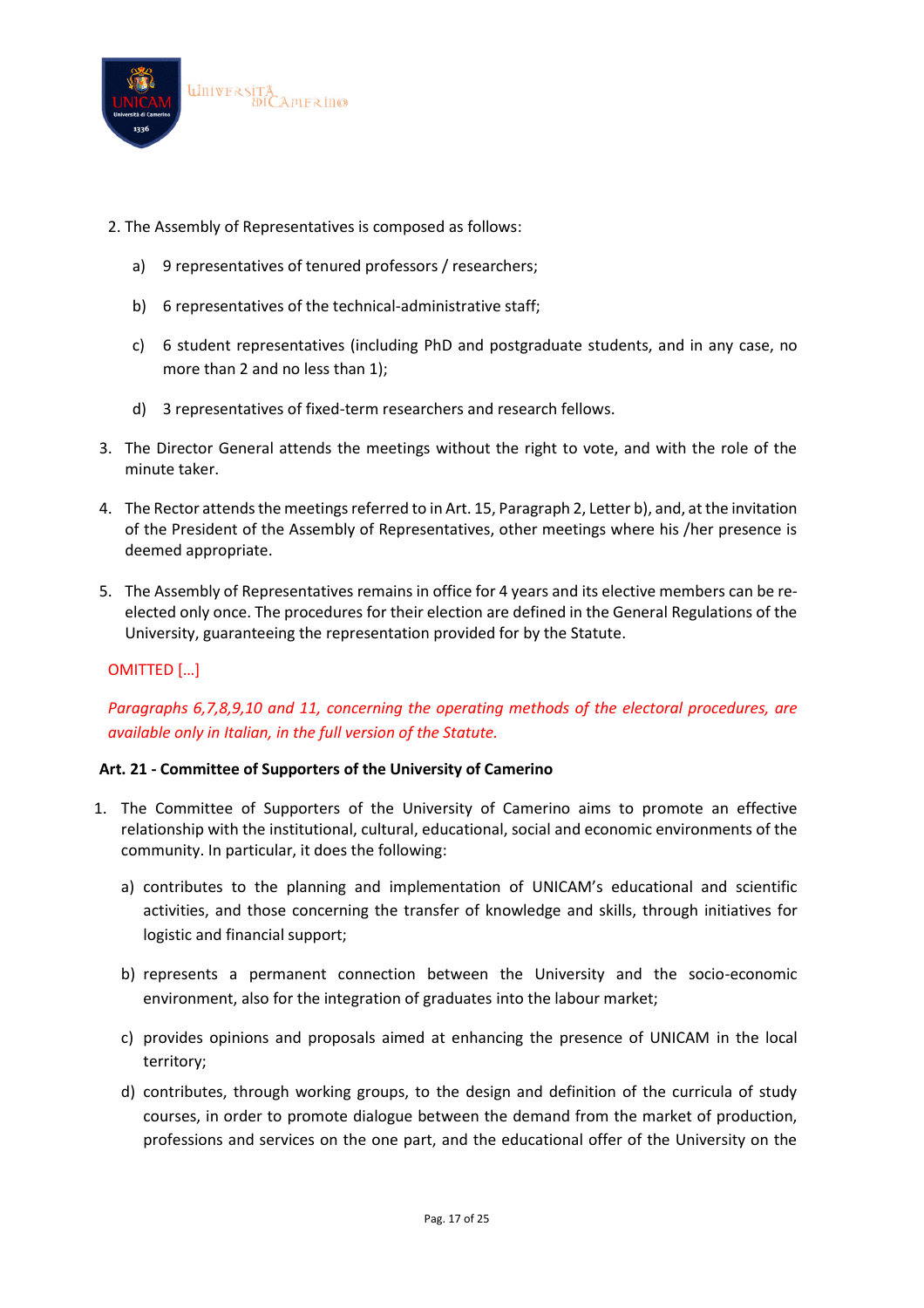

other part.

2. The Committee is made up of representatives from the business and labour market, cultural and professional representatives, those from different bodies, institutions and associations, financial and credit institutions, representatives from public services, trade associations, consumer organisations, associations of the natives of the Marche Region worldwide, university graduates (Alumni), who are all committed to promoting the activities of the University, including with financial contributions.

## OMITTED […]

*Paragraphs 3,4,5 and 6, concerning the rules of functioning of the body are available only in Italian, in the full version of the Statute.*

# **Art. 22 – Committee for Equal Opportunities, Wellbeing at Work, and Against Discrimination and Mobbing**

## OMITTED […]

*Committee for Equal Opportunities, Wellbeing at Work, and Against Discrimination and Mobbing (Italian acronym: CUG) deals with equal opportunities, the enhancement of the wellbeing of all university employees, and all actions against discrimination and mobbing.*

*The full text of the article is available only in Italian, in the full version of the Statute.*

## **Art. 23 – Student Council**

- 1. The Student Council has the function of providing proposals and consultations to UNICAM bodies and departments, and of coordinating the activities of student representatives.
- 2. In particular, it does the following:
	- a) makes proposals on issues relating to teaching activities, student services and the right to education / student support;
	- b) may request that specific items on the agenda be included in the meetings of the Assembly of Representatives or the Board of Directors, or of the Academic Senate, within their respective competences;
	- c) expresses a mandatory opinion on changes in tuition fees and on the regulations governing the granting of scholarships and other forms of financial support to students, on the regulations governing the access to study courses, on the organisation of student performance and their associations for activities in support of teaching, research and the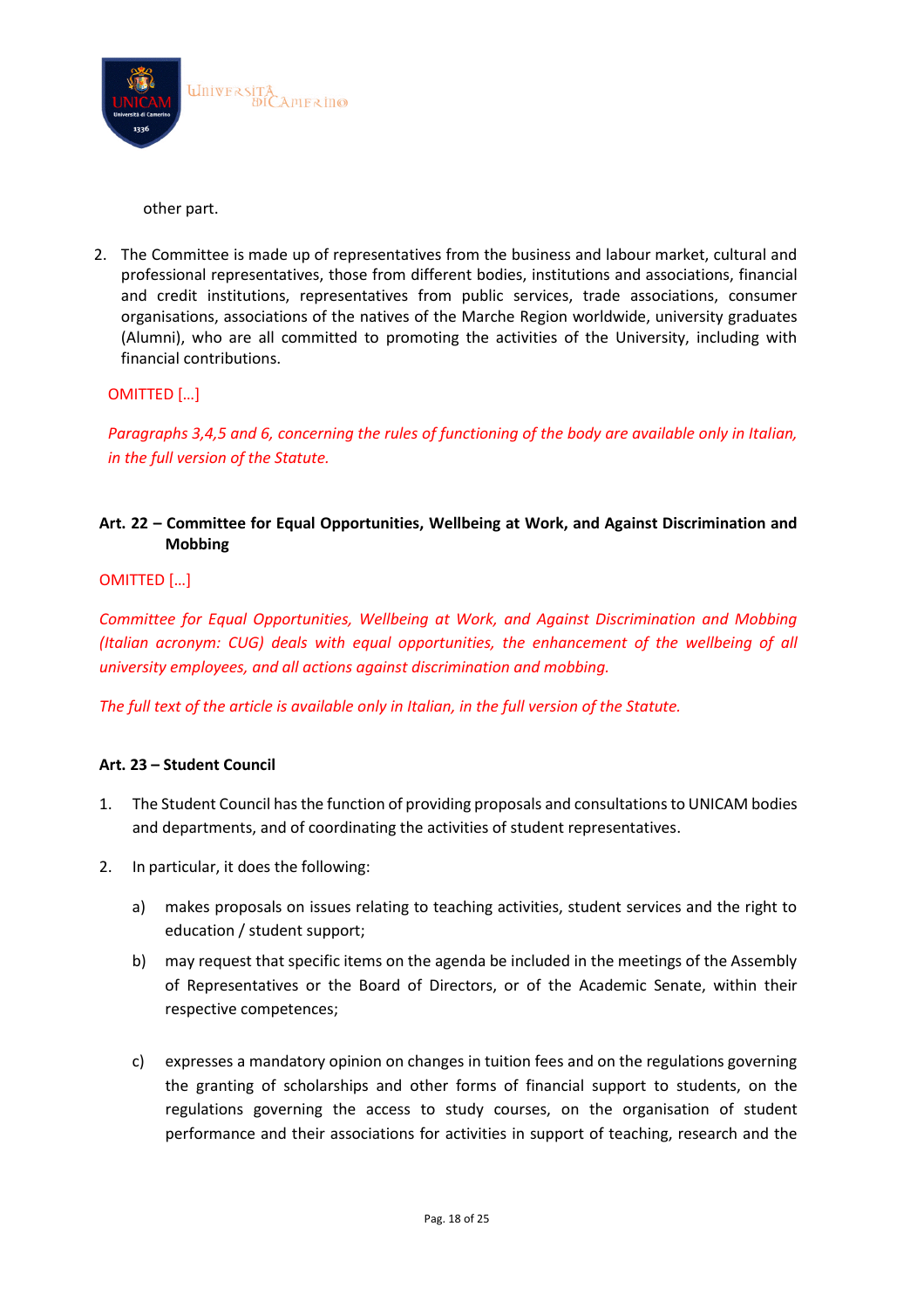

right to education / student support;

- d) expresses an opinion on the University's Teaching Regulations;
- e) proposes, to the Assembly of Representatives, the general rules for planning the activities self-managed by the students and their associations, and for the distribution of funds.
- 3. The Student Council is composed of student representatives in the Academic Senate, in the Assembly of Representatives, in the University Evaluation Unit, in the Committee for Equal Opportunities, Wellbeing at Work, and Against Discrimination and Mobbing, in the Technicalscientific committee for the Library and Museum System, students elected to the Councils of the University Schools, to the University Sports Committee, to the Board of Directors of the Regional Body for the Right to Higher Education (*Italian acronym*: ERSU), and of the students' guarantor in the Board of Directors.
- 4. It elects a President and a Vice President from among its members who remain in office for 2 years. The meeting for the election of the President is convened and chaired by the Rector.

## **Art. 24 - University Community Assembly**

## OMITTED […]

*The University Community Assembly is made up of all the University staff and it draws up guidelines for the amendments to the Statute regarding the governing bodies of UNICAM and the University Schools.*

*The full text of the article is available only in Italian, in the full version of the Statute.*

## **Art. 25 - University Evaluation Unit**

- 1. The University Evaluation Unit (Italian acronym: NVA), in collaboration with the Italian National Agency for the Evaluation of the Universities and Research Institutes (Italian acronym: ANVUR), has the task of verifying, by means of comparative analysis of costs and benefits, the feasibility, the sustainability and the accomplishment of objectives and programs, the effectiveness and efficiency of resource management, the results achieved by the departments and their respective components, in particular those relating to the quality and effectiveness of the educational offer, on the basis of, among other things, the indicators identified by the joint teachers-students commissions, and the results relating to the research activity carried out by the University Schools and other research departments, as well as the impartiality, good conduct and transparency of UNICAM activities.
- 2. The Unit verifies the adequacy of the scientific or professional curriculum of the holders of the teaching contracts referred to in Art. 23, Paragraph 1, of Law No. 240/2010.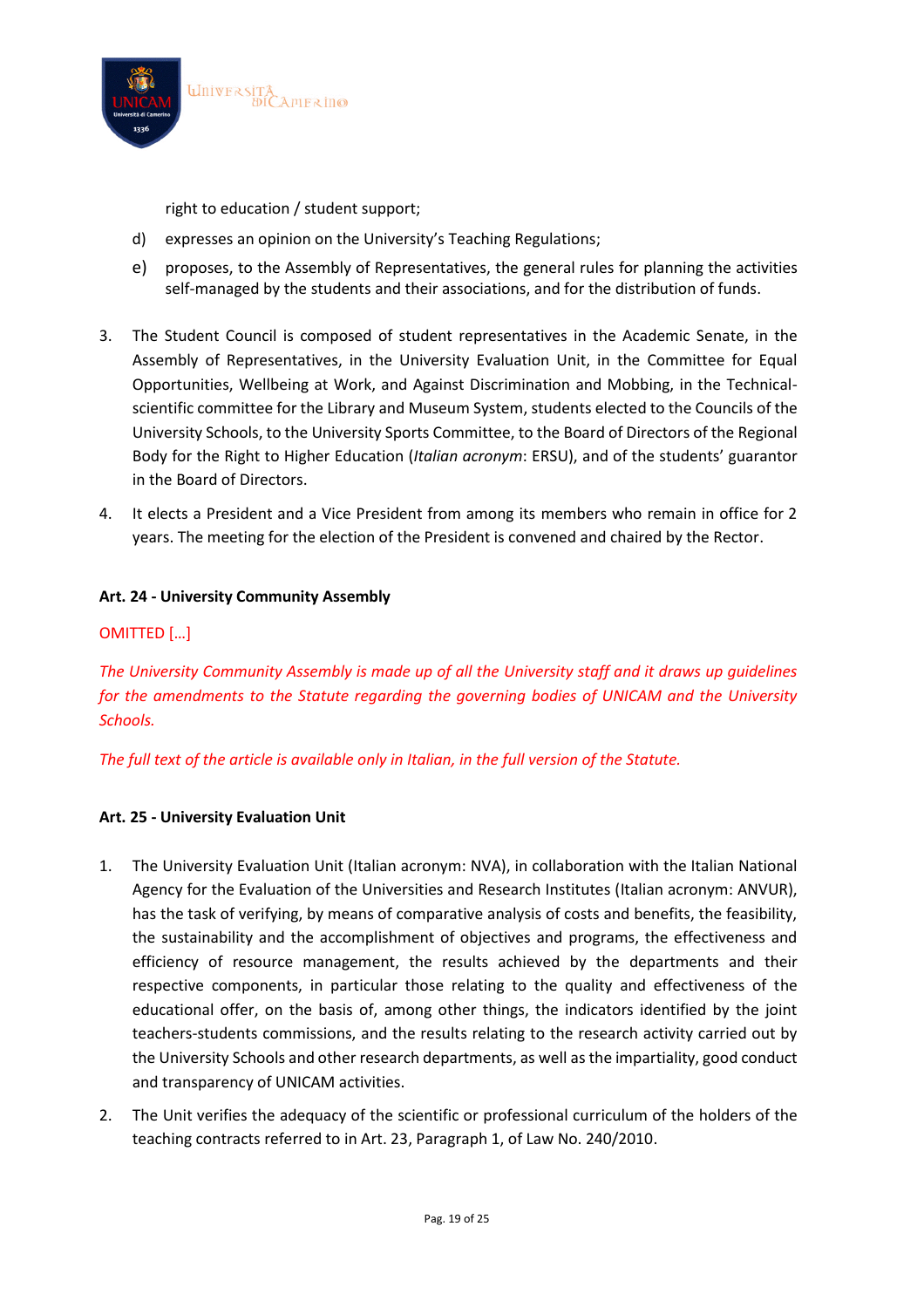

3. The University Evaluation Unit is composed of 2 students elected by the students on the principle of universal suffrage, and 4 experts external to the institution, with high professional qualifications also in the context of the evaluation of universities, whose curriculum is published on the UNICAM website.

# OMITTED […]

Paragraphs 4,5,6 and 7, concerning the operating rules of the body are available only in Italian, in the full version of the Statute.

## **Art. 26 - University Sports Committee**

1. UNICAM facilitates and supports the sports activities of students, university staff, young people and citizens in general, making use of the University Sports Committee, in compliance with applicable laws<sup>4</sup>.

## OMITTED […]

The subsequent paragraphs concerning the composition and functioning of the body are available only in Italian, in the full version of the Statute.

#### **Art. 27 – Board of Auditors**

1. The Board of Auditors supervises the accounting, financial, economic and patrimonial regularity of the management, and attests to the conformity of the report to the results of the supervision activities, drawing up a specific report that accompanies the proposed decision on the final budget. It expresses an opinion on the estimated budget and related changes.

#### OMITTED […]

The subsequent paragraphs concerning the composition and functioning of the body are available only in Italian, in the full version of the Statute.

#### **Art. 28 - Director General**

- 1. The administrative offices of UNICAM report to the Director General..
- 2. The Director General is responsible for the activities of UNICAM and, on the basis of the guidelines provided by the Board of Directors, for the overall management and organisation of the services, instrumental resources and technical-administrative staff of the University, as well as for the tasks, in as compatible, pursuant to Art. 16 of Legislative Decree No. 165 30 March

<sup>4</sup> Under Law No. 394/77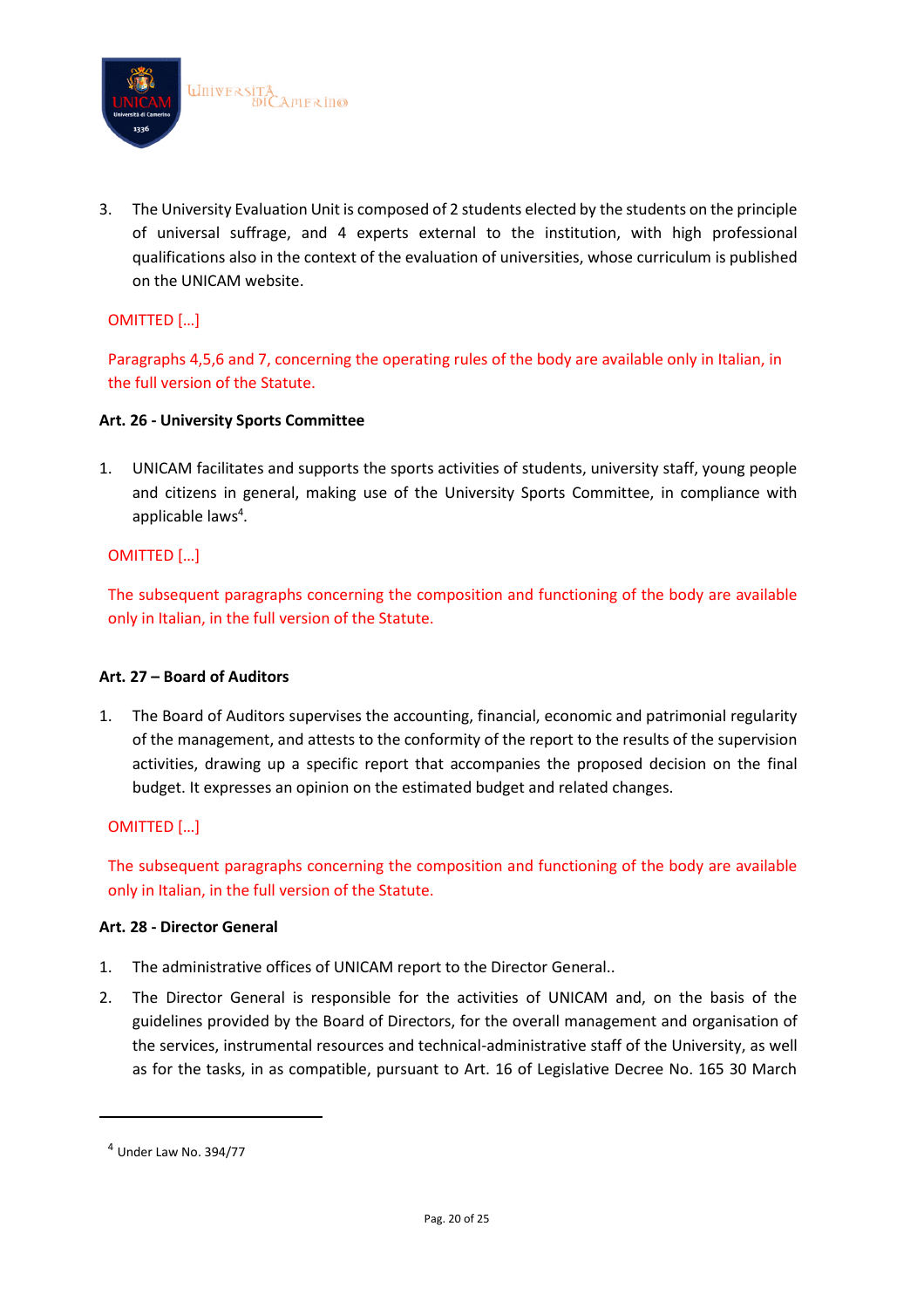

2001, and for the implementation of the programs and measures approved by the university bodies.

- 3. In particular, the Director General is responsible for the following:
	- a) supervision of the administrative and management activities of UNICAM offices and services;
	- b) the allocation of the technical-administrative staff to the departments, after evaluating the proposals of the University Schools, other research and teaching departments, technicaladministrative areas, and on the basis of the resolutions of the Board of Directors;
	- c) verification and coordination of the activities of directors and officials responsible for the various administration areas;
	- d) preparation and presentation, in the middle and at the end of the mandate, of a summary report on the activity carried out, which includes that of the directors of Academic Fields;
	- e) all other functions attributed to it by law, by the Statute and by the Regulations.
- 4. The position of Director General is assigned by the Board of Directors upon proposal of the Rector, after hearing the mandatory opinion of the Academic Senate, choosing from highly qualified professionals with proven long-term experience in managerial functions.

#### OMITTED […]

# *The following paragraphs concerning the profile of candidates suitable for the university positions and the procedures for conferring such positions are available only in Italian, in the full version of the Statute.*

**Art. 29 - Disciplinary procedures and violations of the Code of Ethics. Disciplinary Board.**

## *OMITTED […]*

*The full text of the article is available only in Italian, in the full version of the Statute.*

## **TITLE III - RESEARCH AND TEACHING DEPARTMENTS**

#### **Art. 30 - Autonomous research and teaching departments (University Schools)**

- 1. University Schools are the fundamental branches of the University, responsible for carrying out and coordinating research and teaching activities, transfer of skills and knowledge, and services.
- 2. Members of the University's teaching-research staff are assigned by the Board of Directors to the Schools on the basis of a request for allocation, adequately motivated, which must be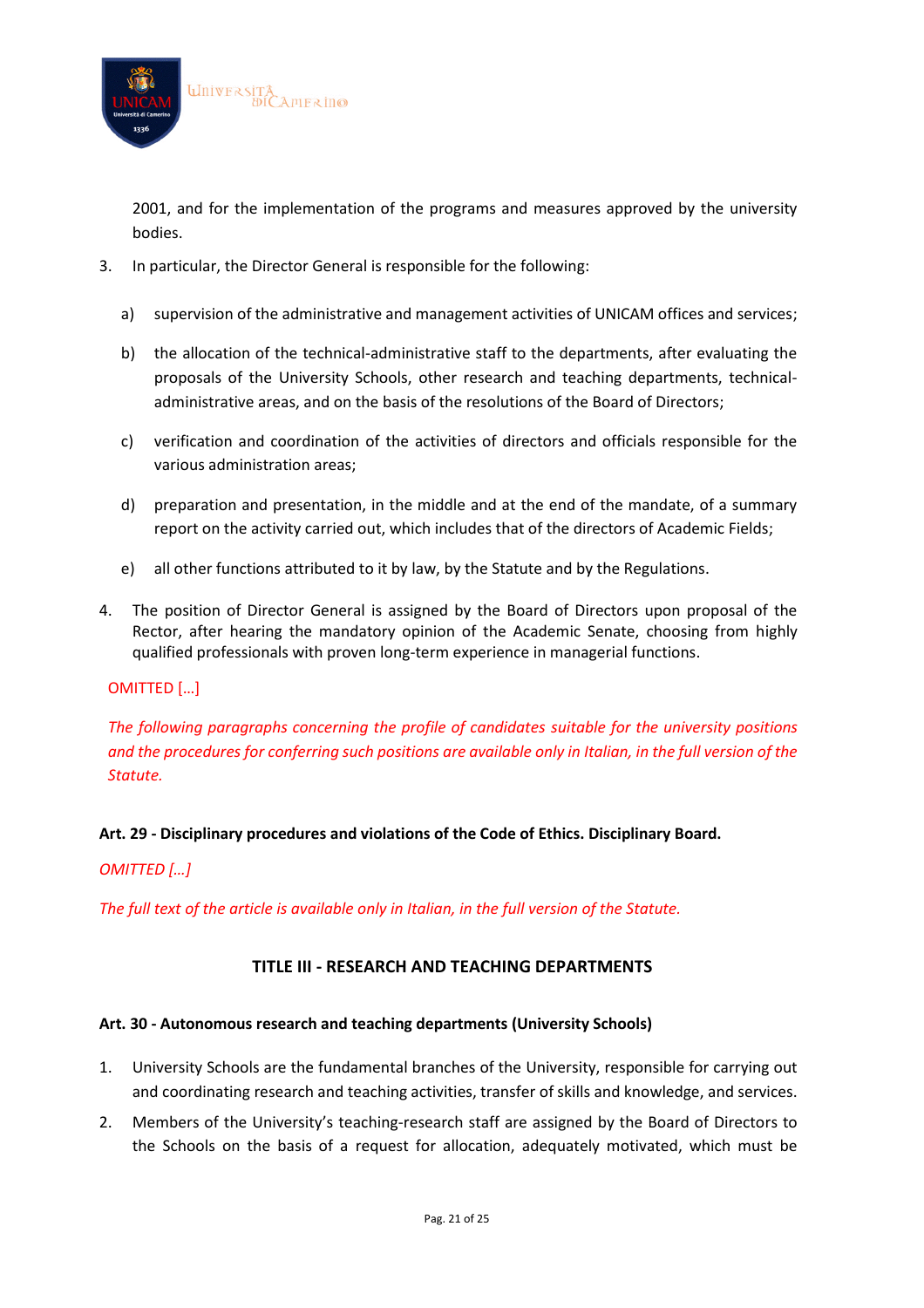

approved by the Council of the School concerned, subject to the provisions of Art. 18, Paragraph 6.

- 3. The Schools have scientific, teaching and functional autonomy, and, within the limits set by the University Regulations concerning administration, finance and accounting, they also have managerial autonomy.
- 4. In particular, in line with the objectives and general strategies of the University and without prejudice to the provisions of Art. 19, the Schools are responsible for the following:
	- a) proposing the annual and multi-year plan for the departments, in line with community planning, both on the national and regional levels;
	- b) drawing up, by 30 June every year, of the budget proposal for the following year and the final balance of the previous year;
	- c) proposing the activation of the procedures for the recruitment of teachers / researchers, and the Call procedures for successful candidates;
	- d) collaboration as regards the guidance and mentoring activities promoted by the University, and organisation of the same, also in an autonomous form, in agreement with the University directors;
	- e) promotion of agreements with other schools for the development of research projects and joint educational activities;
	- f) proposing amendments to the University Statute and Academic Regulations;
	- g) any other tasks assigned by the university system regulations and by the regulations concerning the units called "departments";
	- h) as regards research:
		- h1) planning, coordination, organization, promotion and verification of related activities;
		- h2) creation and maintenance of a research and research training environment, as stimulating as possible and rich in opportunities, through the development of international relations, the promotion of geographical, interdisciplinary, intersectoral, virtual mobility, and the encouragement of autonomy, in particular of young researchers;
		- h3) development and implementation of various forms of merit- and quality-based incentives;
	- i) as regards education:
		- i1) planning, coordination, organisation, promotion and verification of the related activities, including the proposals for the establishment, activation and deactivation of study courses and specialisation schools, as well as masters, advanced courses, continuing education activities, both permanent and recurrent, distance learning, higher technical education activities (Higher Education Technical Institutes);
		- i2) methods of management and financing of the activities referred to in Letter h1), defined by specific regulations;
		- i3) promotion of learning as the main objective of one's activity;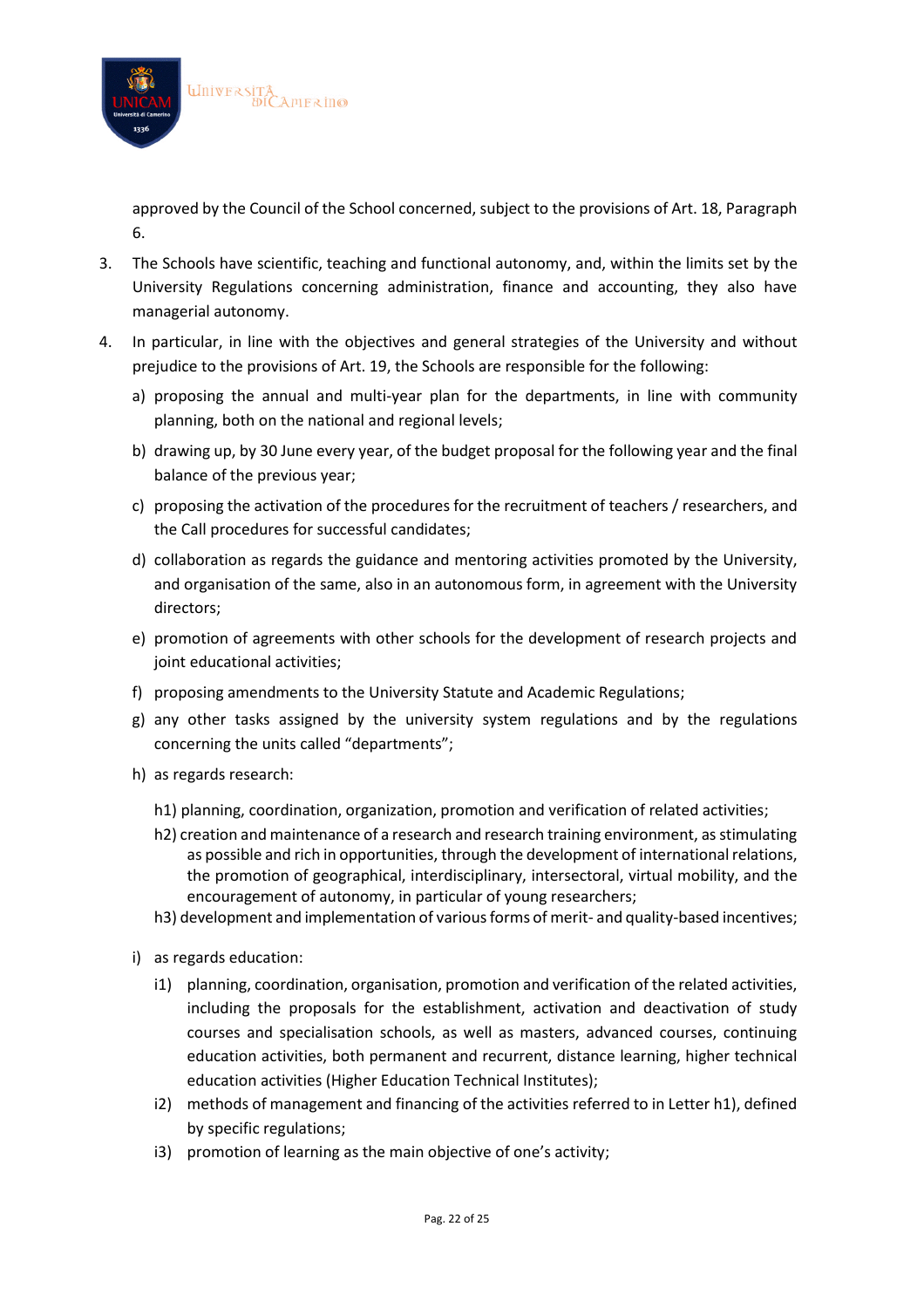

- i4) continuous improvement of educational activities, based on the development of strengths and the overcoming of critical issues;
- i5) assignment of tasks and teaching duties to professors and researchers, based on the evaluation of the training activities carried out, in relation to the objectives set;
- i6) approval of individual students' study pathways, validation of university qualifications, and the recognition of studies completed abroad, in accordance with the procedures established in the Teaching Regulations of the University, and in any case, after having obtained the opinion of the joint teachers-students commission;
- i7) expressing opinions on leaves for study reasons or for the use of periods of exclusive research activity;
- l) as regards the contribution of UNICAM to social and economic development:
	- l1) promotion of educational, cultural and technological innovation processes present in the society, also through agreements with external institutions;
	- l2) ensuring the dissemination of research results, knowledge and information, also through processes of transfer of knowledge, skills and technologies to the systems of production and services;
	- l3) acquisition of knowledge relating to independent business initiatives taken by students, young graduates and researchers under training, and the promotion of spin-off and startup activities.

## OMITTED […]

*The subsequent paragraphs concerning the functioning of the body are available only in Italian, in the full version of the Statute.*

## **Art. 31 – School Governing Bodies**

- 1. School governing bodies are the following: the Director, the Council, the Board.
- 2. The Director represents the School and ensures its proper functioning. The director does the following:
	- a) convenes and presides over the Council and the Board, prepares the agenda and executes their resolutions;
	- b) promotes the activities of the School and exercises coordination and supervision over all activities;
	- c) verifies the observance of office duties by the researchers / professors and the evaluation of their overall teaching, research and management commitment;
	- d) in case of necessity and urgency, adopts provisions within the competence of the School Council, submitting them to ratification in the first next meeting;
	- e) performs any other assignment provided for by the law, the Statute and the Regulations.

OMITTED […]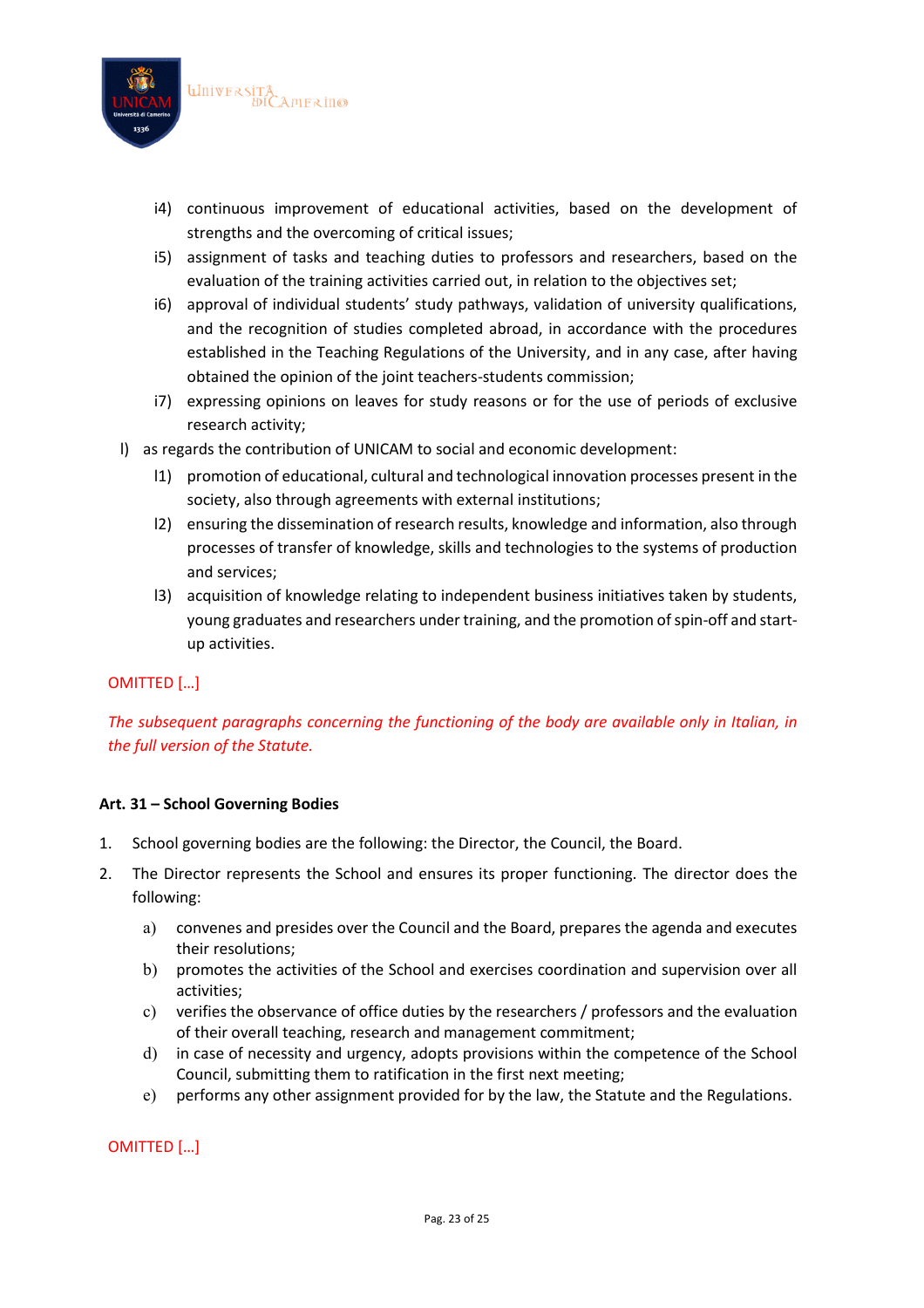

*The subsequent paragraphs concerning the functioning of the body are available only in Italian, in the full version of the Statute.*

11. School Council is composed as follows:

- a) tenured professors / researchers and fixed-term researchers;
- b) administrative manager and teaching manager;
- c) one student representative for each course of study in which the School participates in an amount equal to or greater than 60 credits. Student representatives in the School Council are members of the joint teaching commission referred to in Paragraph 14;
- d) representatives of PhD students and holders of research grants who perform their activities at the departments pertaining to the School, one for each five persons represented, rounded to the nearest whole number;
- e) one representative of postgraduate students under training, for each Specialisation School;
- f) representatives of the technical-administrative staff allocated to the School, one for each five persons represented, rounded to the nearest whole number.

#### OMITTED […]

*The following paragraphs concerning the composition and functioning of the body are available only in Italian, in the full version of the Statute.*

#### **Art. 31a – School of Higher Education**

#### OMITTED […]

*The full text of the article is available only in Italian, in the full version of the Statute.*

#### **Art. 32 - School of Advanced Studies**

#### OMITTED […]

*UNICAM carries out third-cycle programs that lead to PhD within a university department called the School of Advanced Studies (Italian acronym: SAS). The full text of the article is available only in Italian, in the full version of the Statute.*

#### **Art. 33 – Specialisation Schools**

OMITTED […]

*The full text of the article is available only in Italian, in the full version of the Statute.*

#### **Art. 34 - The Piceno University Campus**

OMITTED […] *The Piceno University Campus (Italian acronym: PSDP) is made up of the ensemble of*